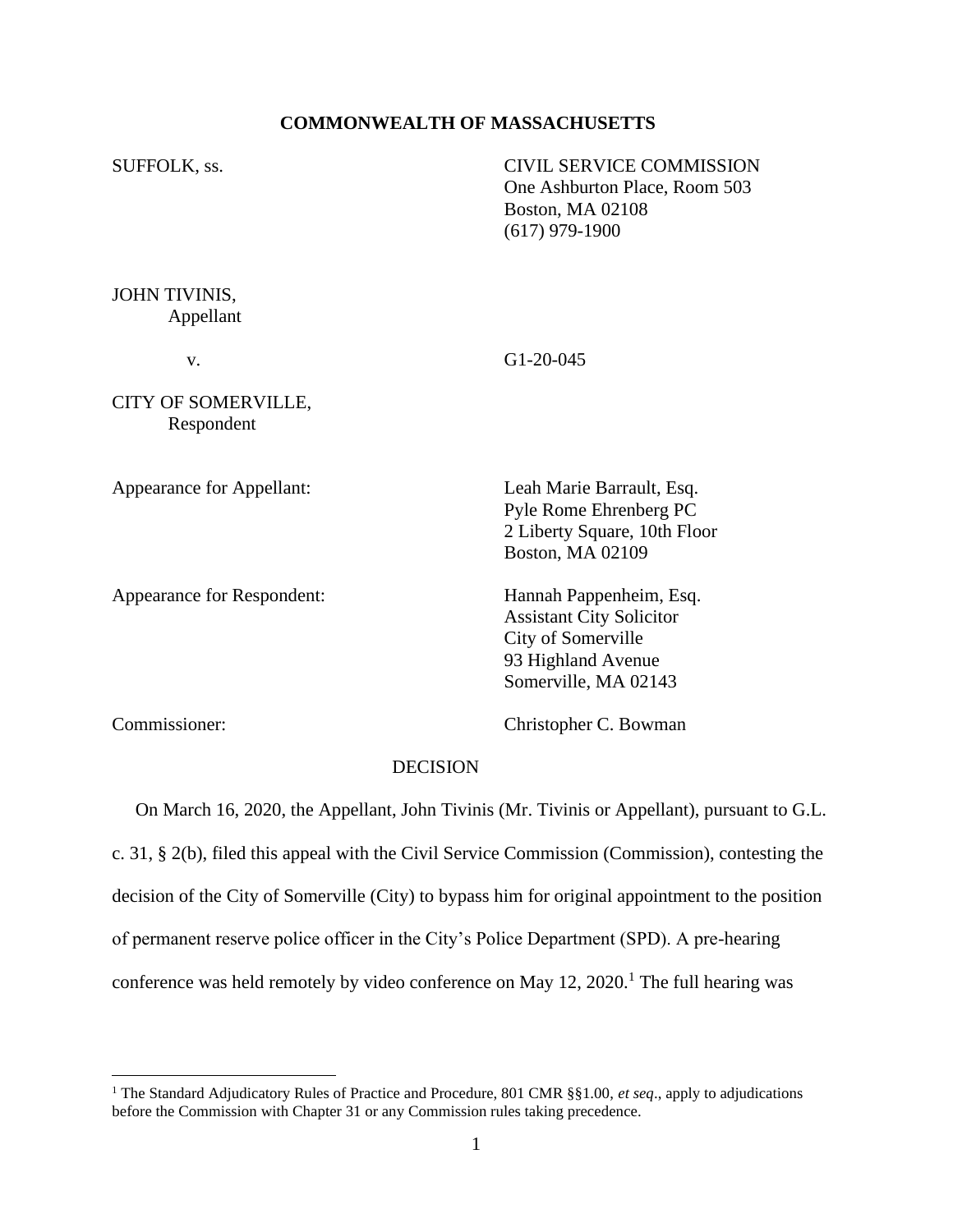recorded via Webex and both parties received a link to access the recording.<sup>2</sup> Both parties submitted post-hearing proposed decisions.

## FINDINGS OF FACT

 Six (6) Joint Exhibits, forty-eight (48) Appellant Exhibits, and one (1) City Exhibit were entered into evidence at the hearing. Based on the documents submitted and the testimony of the following witnesses:

## *Called by the Somerville Police Department:*

- **Skye Stewart**
- Steven Carrabino, Deputy Chief
- David Fallon, Chief

## *Called by Appellant:*

John Tivinis, Appellant

and taking administrative notice of all matters filed in the case and pertinent statutes, regulations, case law and policies, and reasonable inferences therefrom, a preponderance of the evidence establishes the following findings of fact:

- 1. Mr. Tivinis is twenty-five (25) years old and was raised in Middleton, MA. He graduated from Masconomet High School in Boxford, MA in 2013. Thereafter, he attended one (1) year of college at North Shore Community College. (Testimony of Appellant).
- 2. On December 4, 2019, HRD issued Certification No. 06794 to the City of Somerville, authorizing the City to appoint ten (10) reserve police officer candidates. (Joint Ex. 1).
- 3. Mr. Tivinis appeared  $14<sup>th</sup>$  on this Certification. (City Exhibit 1).

<sup>&</sup>lt;sup>2</sup> If there is a judicial appeal of this decision, the plaintiff in the judicial appeal would be obligated to supply the court with a transcript of this hearing to the extent that he/she wishes to challenge the decision as unsupported by the substantial evidence, arbitrary and capricious, or an abuse of discretion. If such an appeal is filed, the recording sent to the parties should be used by a transcriptionist to transcribe the hearing.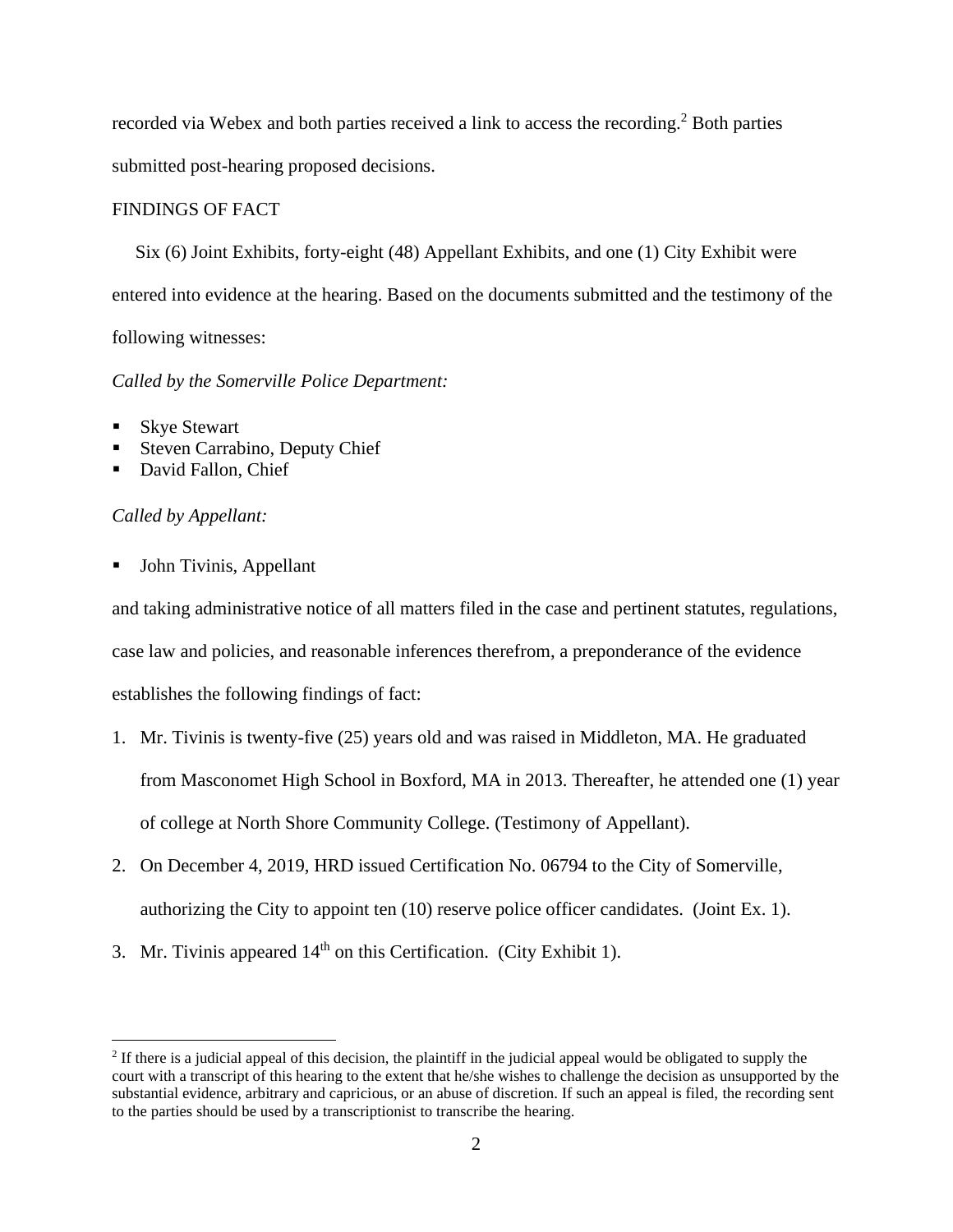- 4. The City requested an expansion of vacancies based on the number of candidates it anticipated sending to the Academy, along with the attrition rate of candidates entering the Academy. (City Exhibit 1).
- 5. On January  $6<sup>th</sup>$ , 2019, HRD approved the City's request to expand the number of candidates for potential appointment from ten (10) to sixteen (16). (Stipulated Fact).
- 6. The City uses its reserve list to immediately fill spots in the police academy, and then hire graduated officers without further hiring process. Therefore, if the City intended to fill ten (10) academy spots using this Certification, it also had room on its reserve list for additional officers. (City Exhibit 1; Testimony of Chief Fallon).
- 7. Chief David Fallon (Fallon) wanted extra officers on the reserve list so that when the time came to fill seats in the academy, he did not have to wait for the hiring process to play out. (Testimony of Chief Fallon).
- 8. The City ultimately sent conditional offer letters to nine (9) candidates on Certification No. 06794. Of those nine candidates, seven (7) candidates were ranked below Mr. Tivinis. (Joint Exhibit 1; Joint Exhibit 6).
- 9. The City only sent nine (9) conditional offers because the panel felt that only nine (9) applicants were viable candidates for the position. (Testimony of Stewart; Testimony of Carrabino)
- 10. One of the candidates below Mr. Tivinis who was given a conditional offer is the son of a Somerville Police Captain. He was ranked  $27<sup>th</sup>$  on the Certification. (Joint Exhibit 1; Testimony of Carrabino).
- 11. All candidates on Certification No. 06794, including Mr. Tivinis, who went through the City's hiring process were required to submit documentation to the City including an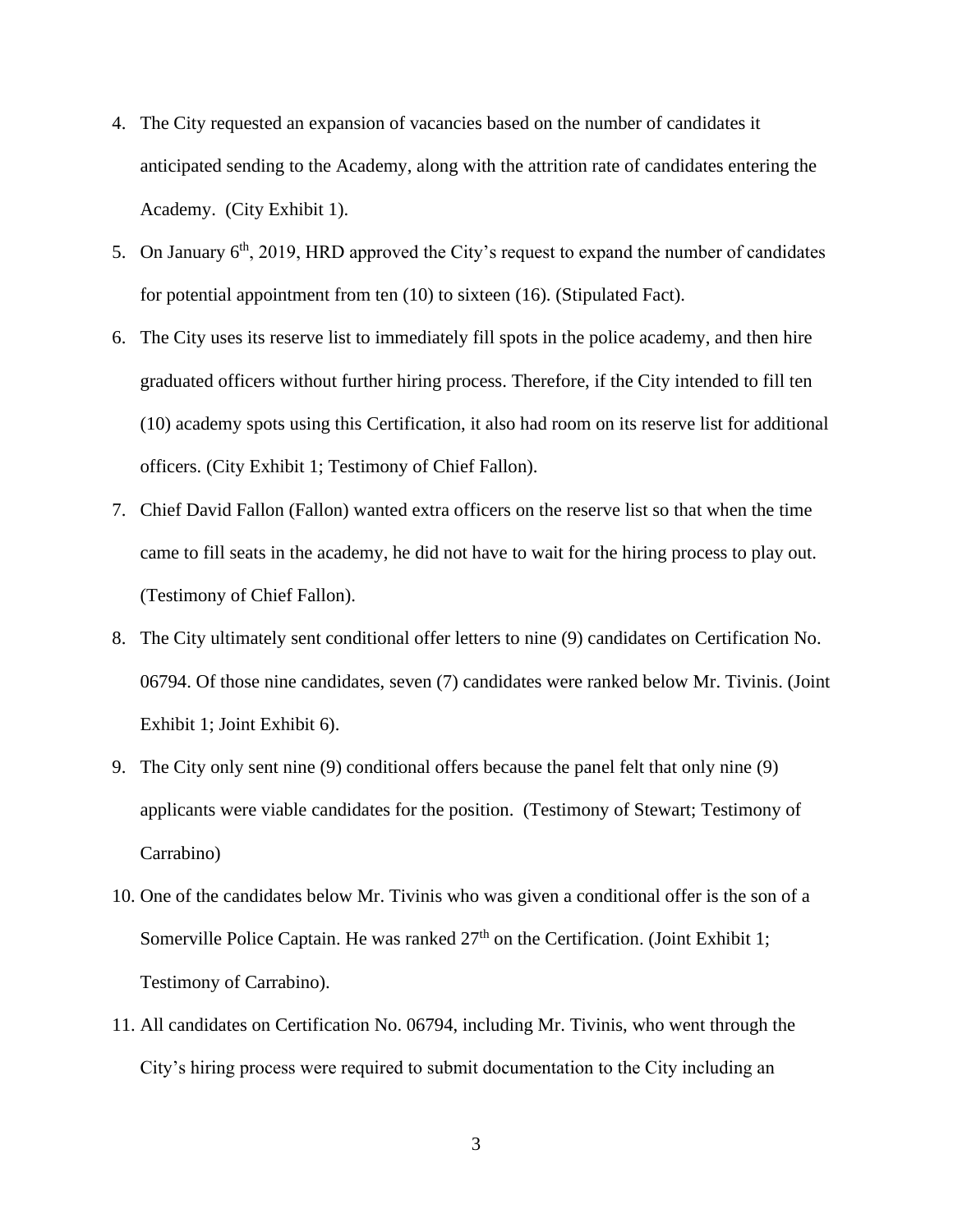application, resume, credit scores, tax returns, verify residency through a residency check, and undergo a background investigation conducted by a detective of the SPD. (Testimony of Carrabino).

- 12. Following the background investigation, all candidates, including Mr. Tivinis, were interviewed by the same Interview Panel consisting of the following individuals: Skye Stewart (Stewart) (former Chief of Staff to the Appointing Authority Mayor Curtatone); Deputy Chief Stephen Carrabino (Carrabino) of the SPD; and the Deputy Director of Health and Human Services for the City of Somerville, Nancy Bacci. (Testimony of Stewart; Testimony of Carrabino).
- 13. Before becoming a deputy in the Somerville Police Department, Carrabino held the following positions in SPD: patrol officer, community police officer, detective, head of the domestic violence unit, head of the gang unit, liaison to the Mayor, commander, and as a captain was in charge of half the patrol operations in the City. He has been a deputy for the past six years. (Testimony of Carrabino).
- 14. Skye Stewart served as the Chief of Staff to Mayor Joseph Curtatone in the City of Somerville from June of 2016 until her departure in August of 2019 (due to her family move to Michigan). In this role, she was a senior advisor to the Mayor; managing his line of sight on several high priority projects and initiatives; serving as the direct liaison to different department heads including the public safety department heads, the HR director with whom she worked closely on hiring, collective bargaining, operational issues and financial issues, conducting strategic planning around staffing levels. In this role, she was also the direct supervisor for the Chief of Police, Fire Chief, Personnel Director, Finance Director, Director of Strategic Planning and Community Development, etc. As Chief of Staff, she would stay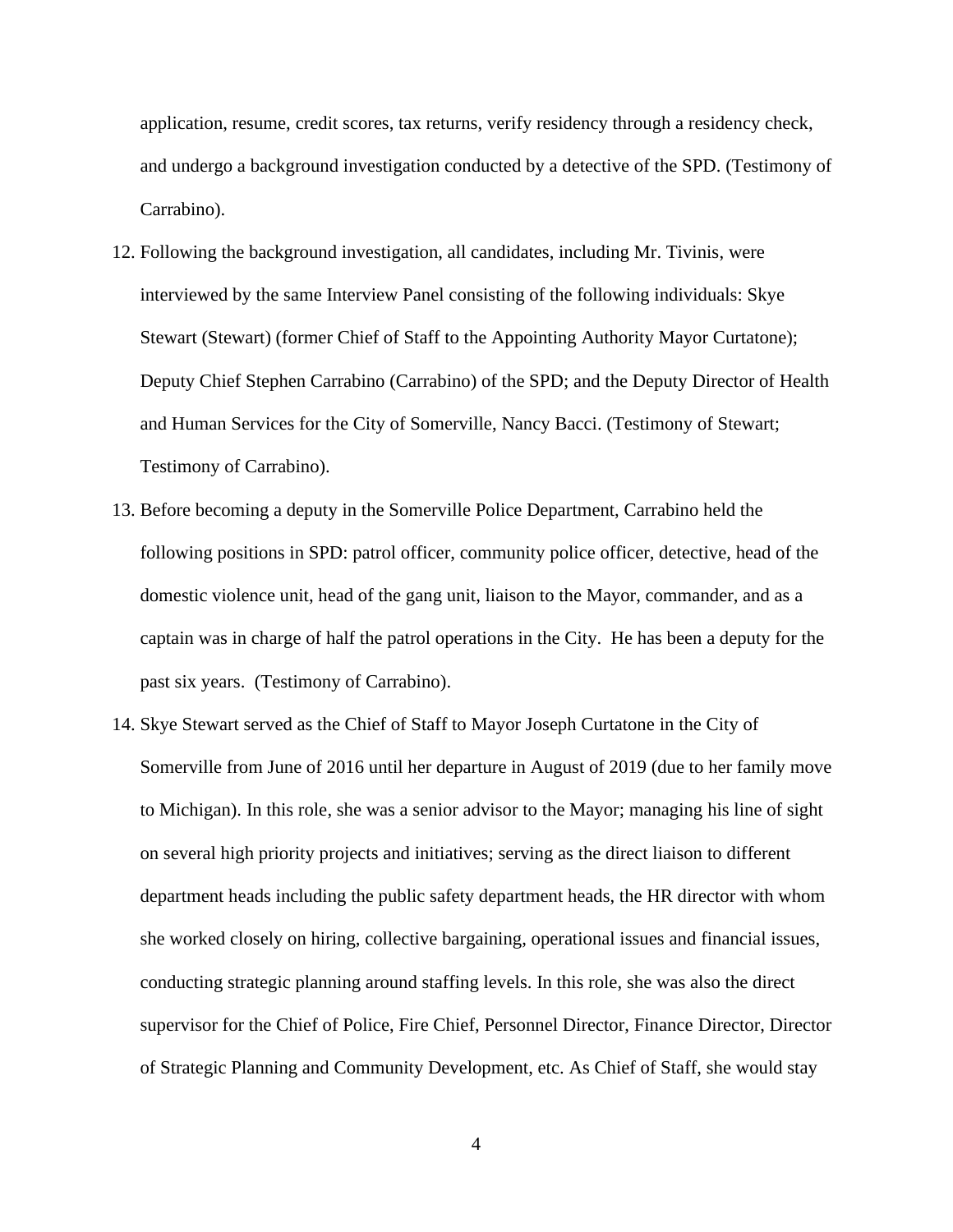informed of upcoming certifications, promotional process timelines, and any potential bypasses in the civil service hiring processes. She also managed the municipal legislative process of getting the candidates before the City Council for confirmation to civil service positions after conditional hiring offer letters were issued. (Testimony of Stewart).

- 15. Prior to serving as Chief of Staff, Skye Stewart worked as an analyst in the City's SomerStat office in 2011, became budget manager for the City in 2014, then moved into the Director role in SomerStat in 2014. She was often involved in senior level hiring for directors of various Departments and other City employees and for her own staff in her role as Director. SomerStat is where all operational, performance data is managed in the City to help all departments better use data for decision-making. (Testimony of Stewart).
- 16. Stewart was contacted in the beginning of February 2020 by the then current Chief of Staff for the Mayor and asked if she had any availability and willingness to sit in on the Interview Panel for police reserve candidates on Certification No. 06794. The City Personnel Director who normally sat on these interview panels was on leave. (Testimony of Stewart).
- 17. Nancy Bacci, the Deputy Director of Health and Human Services for the City of Somerville was the third panelist for the City's interviews. She has participated in past hiring processes and interviews. She works closely with the police department in her role with the City. (Testimony of Stewart).
- 18. Prior to the interviews, all interview panelists were given access to electronic files of the various candidates. These files consisted of documents such as the candidates' full application, resume, transcript, tax returns, credit scores, military documentation, certifications, police records and background investigation reports. (Testimony of Stewart; Testimony of Carrabino).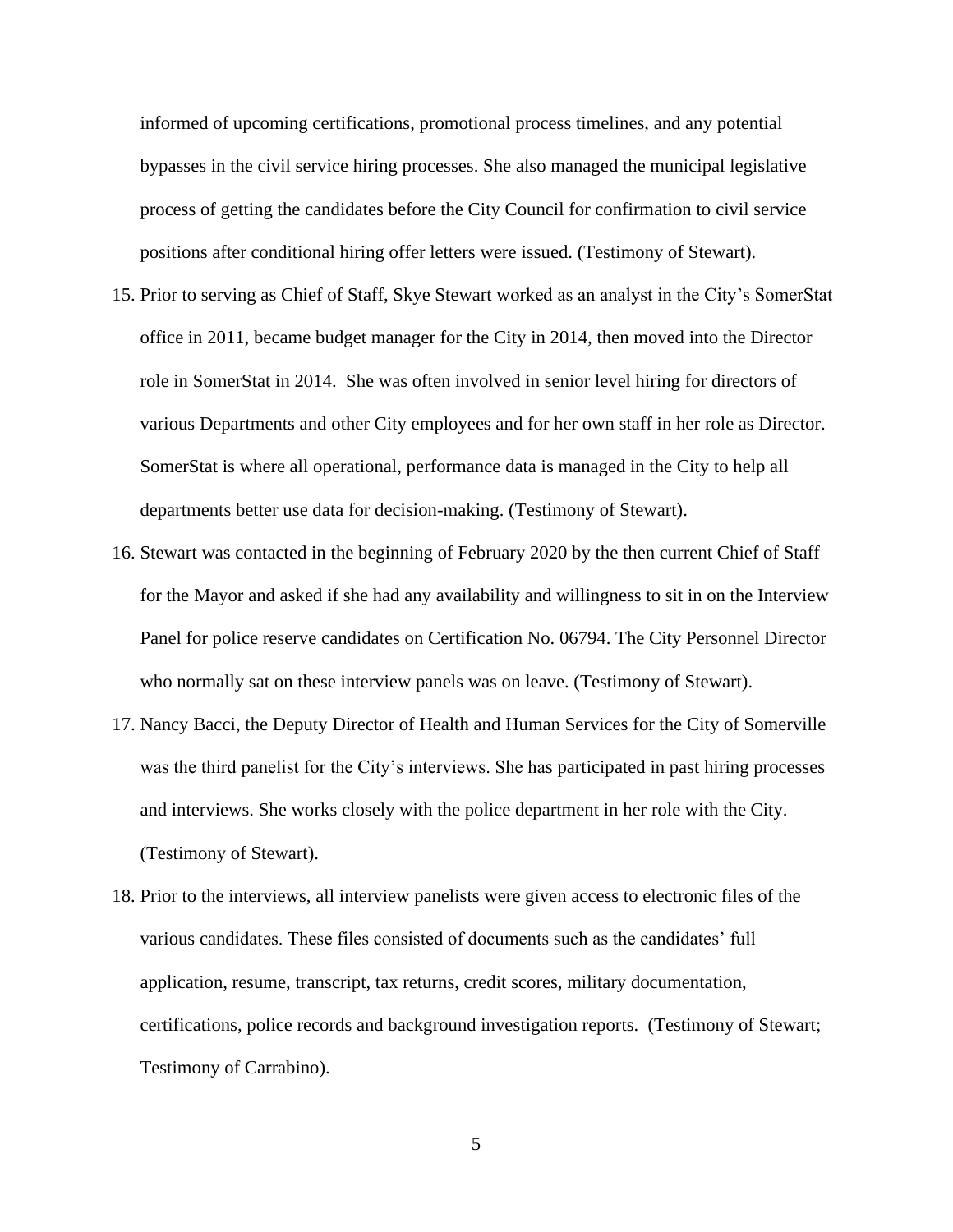- 19. The interview panel met to discuss the candidates on the day of the candidates' interviews. The panel reserved half an hour to discuss any concerns they had based on their individual review of the electronic file prior to each interview. (Testimony of Stewart; Testimony of Carrabino).
- 20. During the interviews, the panelists took turns asking questions. The general format for each interview was the same. The panel would meticulously go through each line of the multipage application the candidate completed. Following that review, the panel walked the candidate through the findings of the background investigator's report. Finally, the candidate was then asked seventeen (17) standard interview questions, which included numerous hypothetical scenarios. Once this process was complete, every candidate was given the opportunity to ask any questions he or she had before the interview was complete. (Testimony of Carrabino; Testimony of Stewart; Joint Exhibits 2-5; Appellant Exhibits 1-48 ).
- 21. Every candidate interview was audio recorded, with the consent and knowledge of the candidates, by the City and has been submitted as evidence at the hearing of this matter. (Appellant's Exhibits 28-36, 48).
- 22. Once a candidate's interview was over, Jessica Pavao of the City's HR (Personnel) Department came into the room and gathered any documents the panelists had written on, and jotted down on a yellow piece of paper the top concerns the panel had with each individual candidate. She then assembled this yellow paper capturing the general concerns and any documents the panelists had taken notes on or highlighted, into an "interview packet" that the panel could refer to later when reviewing the candidates. (Testimony of Stewart; Appellant's Exhibits 19-27).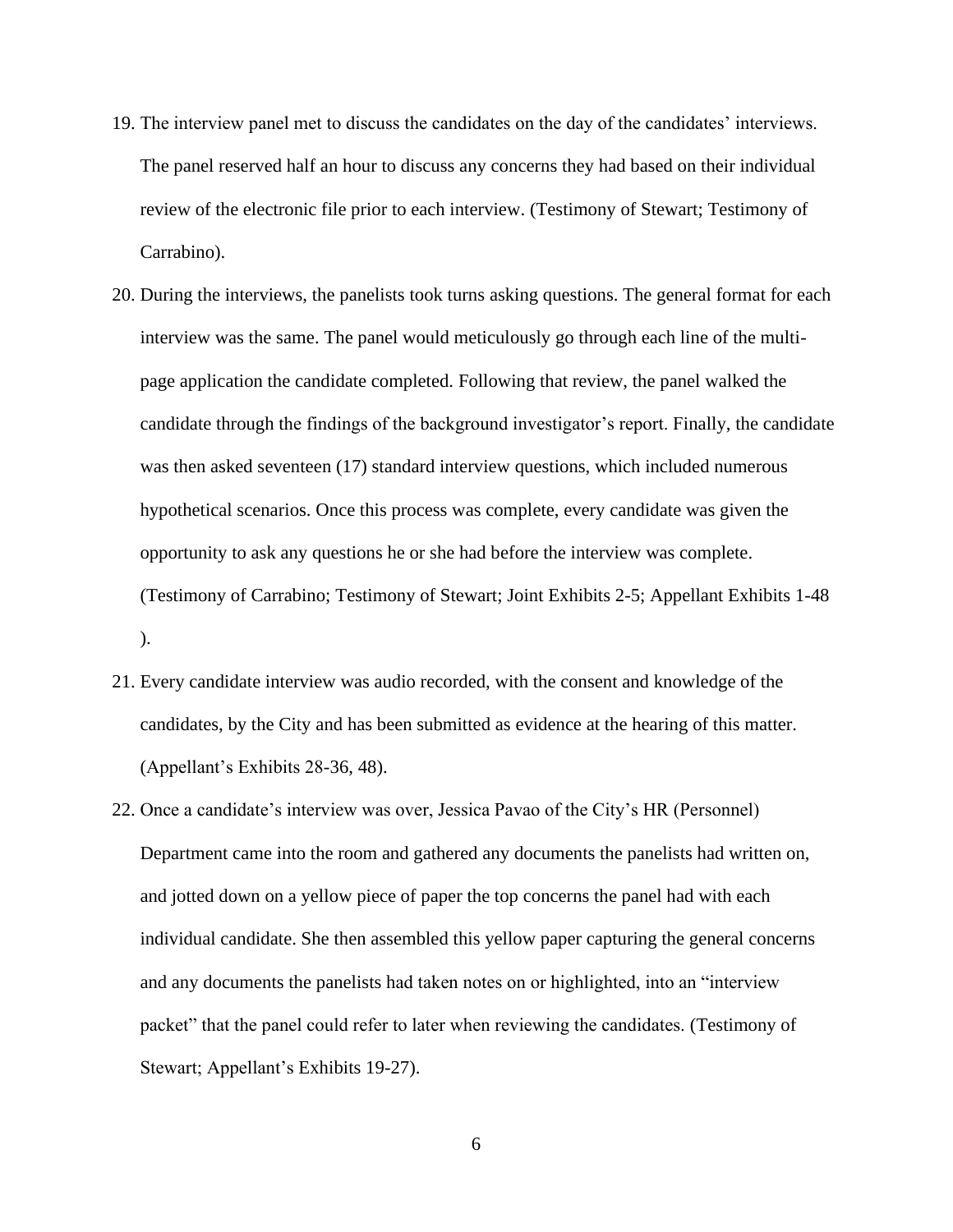- 23. Following the final candidate interview, the panel met again to discuss and review every candidate. The panel made a unanimous decision as to which candidate would be bypassed and which candidate would be given a conditional offer of employment. (Testimony of Carrabino; Testimony of Stewart).
- 24. Following Mr. Tivinis' interview with the panel, he was notified by the Appointing Authority on March 3, 2020 that he would not be given a conditional offer of employment at that time. The bypass letter noted that panel was "concerned with your overall suitability for the position of Police Officer based on information you shared during your interview and your responses to several interview questions." (Joint Exhibit 6).
- 25. Ms. Stewart drafted every bypass letter and utilized this packet to do so. Stewart presented the bypass letters to the current-Chief of Staff, who in turn had the Mayor review those letters. The following day, Ms. Stewart received a phone call from the Chief of Staff indicating that the Mayor supported the letters and to move forward with the process. (Testimony of Stewart; Appellant's Exhibits 37-47; Joint Exhibit 6).

## *Panelists' Concerns with Appellant's Answer to School Discipline Questions*

- 26. In Mr. Tivinis' application packet, he was asked: "Were you ever suspended or dismissed from a school or was any disciplinary action, including scholastic probation, ever taken against you during your scholastic career." Mr. Tivinis answered "yes" and provided an explanation of a physical altercation in high school that resulted in his suspension. (Joint Exhibit 2).
- 27. The panel interviewed Mr. Tivinis on February 9, 2020, for two hours and three minutes (2.03). Mr. Tivinis was asked about his educational history at length, including his disciplinary history. The panel asked Mr. Tivinis to speak to the significant number of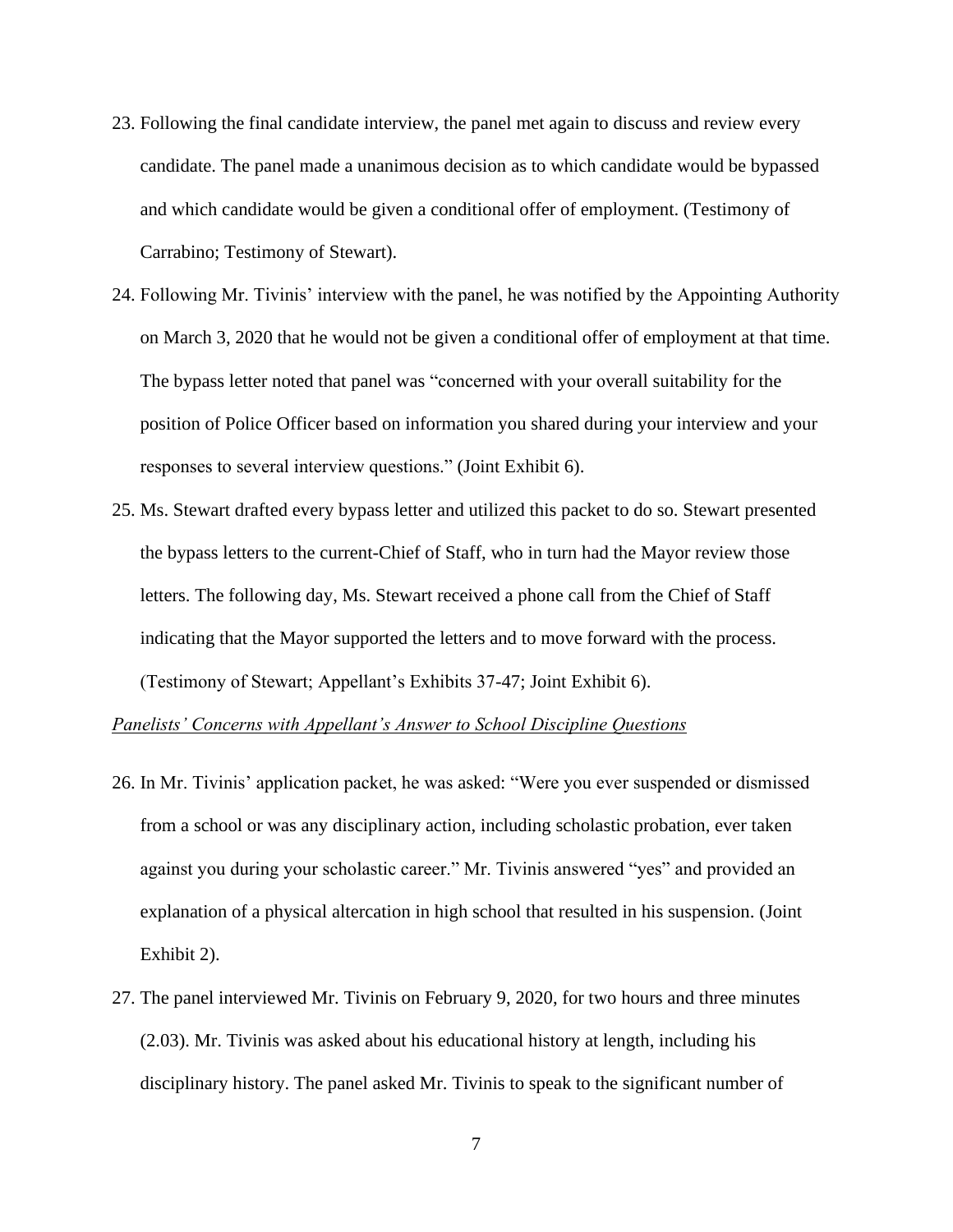absences and tardiness in his transcript, 39 tardies and 102 absences. In one particular class, Financial Management, he was tardy 23 times and absent 27 times. What concerned the panel was that he had "not served as ordered." (Testimony of Stewart; Testimony of Carrabino; Joint Exhibits 2, 3, 5).

- 28. Mr. Tivinis' punishment for being tardy was to pick up trash in the cafeteria on numerous occasions. Mr. Tivinis chose not to pick it up the trash when he felt he did not deserve the punishment because his father told him not to do it. His father had told him that the school has janitors to do that. He rationalized his failure to follow the school's orders by stating that other students, even the "straight A students," chose not to pick up the trash. He told the panel that he did not feel he deserved to pick up trash if he was only 30 seconds late or if he had been in the bathroom before homeroom and the teacher marked him late for school. In those circumstances, he did not believe he deserved punishment, so he did not comply. (Testimony of Stewart; Testimony of Carrabino; Joint Exhibit 5).
- 29. The crux of the panel's deep concern with this interview response was that Mr. Tivinis had clearly failed to learn from his experiences in high school relative to school discipline. The City noted that it was not the fact that Mr. Tivinis was disciplined – indeed other candidates had been disciplined in high school and the panelists understand that it is not unusual for students to have problems in high school. The panel's concern was that Mr. Tivinis both now, as an adult, and back then as a student, could not grasp why it was important for him to listen to authority and follow the school's orders. As a paramilitary organization, it is essential for a police officer follow orders, even those he does not feel like following, since a large part of being a police officer is responding to orders. (Testimony of Stewart; Testimony of Carrabino).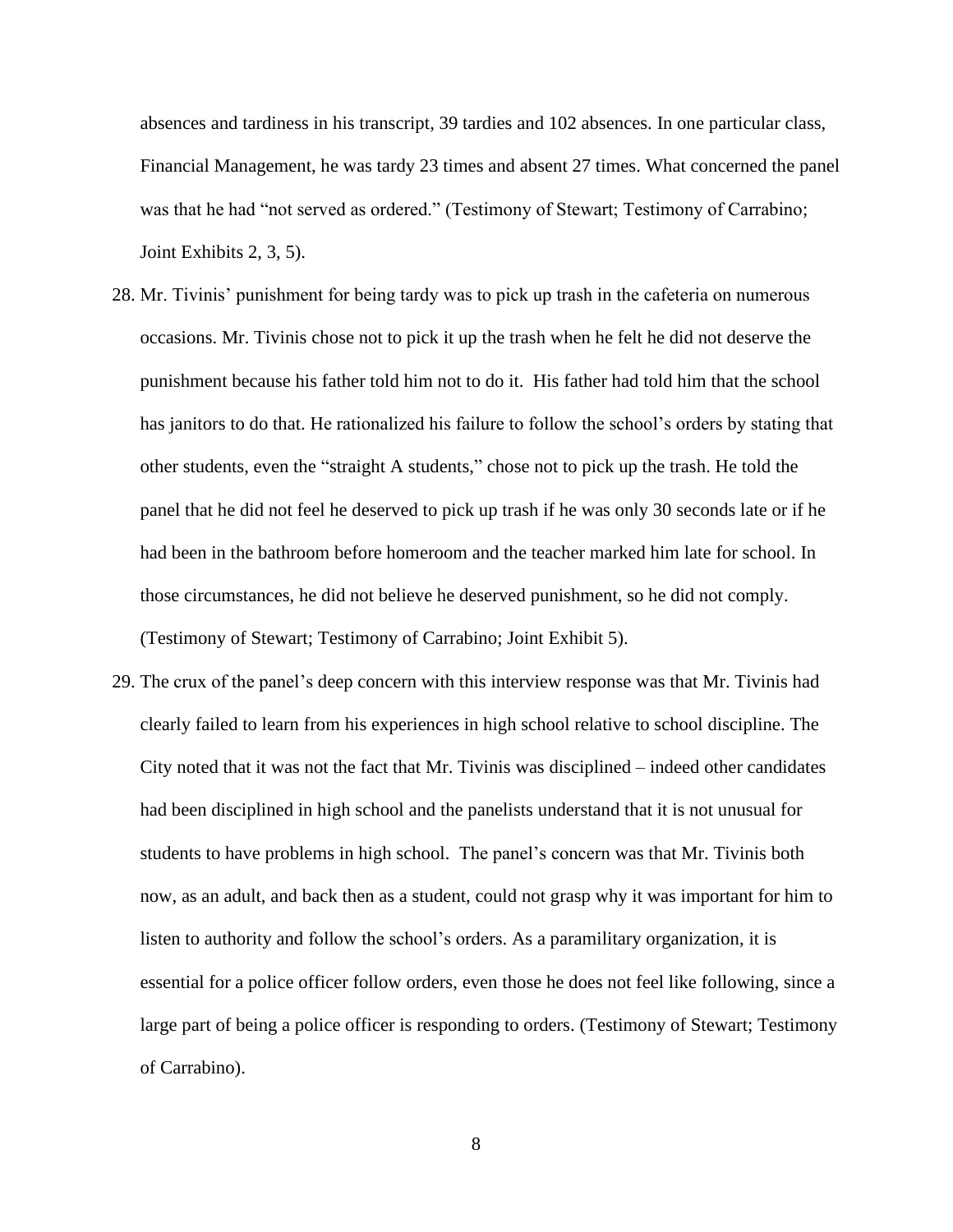30. During the interview, Mr. Tivinis had not changed his attitude about his failure to follow a directive and accept the discipline. Instead, he continued to rationalize it by saying that his father agreed with him, that other students refused, and he did not receive further discipline because of his refusal to comply. (Joint Exhibit 5; Testimony of Stewart; Testimony of Carrabino).

#### *Panelists' Concerns with Appellant's Employment History & Financial Responsibilities*

- 31. In Mr. Tivinis' application, he indicated he worked ten (10) hours per week at his father's business, Fellsway Autor Repair, since 2013, when he graduated high school. (Joint Exhibit 2; Testimony of Appellant).
- 32. The information in the 2019 Somerville Police Department application conflicts with reports from the background investigation the Department undertook as part of the Appellant's candidacy. For example, Mr. Tivinis' girlfriend stated that he was a "workaholic" and another reference stated that Mr. Tivinis worked 12-hour days and sometimes worked on Saturdays. (Joint Exhibit 3).
- 33. During the interview, Mr. Tivinis was asked about these discrepancies and he stated that his hours varied based on when his father needed him and also that a lot of his time in the shop was spent working on his own dirt bikes and snow mobiles. (Joint Exhibit 5).
- 34. During the interview, Mr. Tivinis was asked why, at twenty-five (25) years old, he had never filed income taxes. He stated that he did not get paid for his work at his father's auto shop since he and his father had an agreement that the Appellant would care for his sick mother. Mr. Tivinis stated, "we're a privileged family and he just kind of took – he took care of us." (Joint Exhibit 5).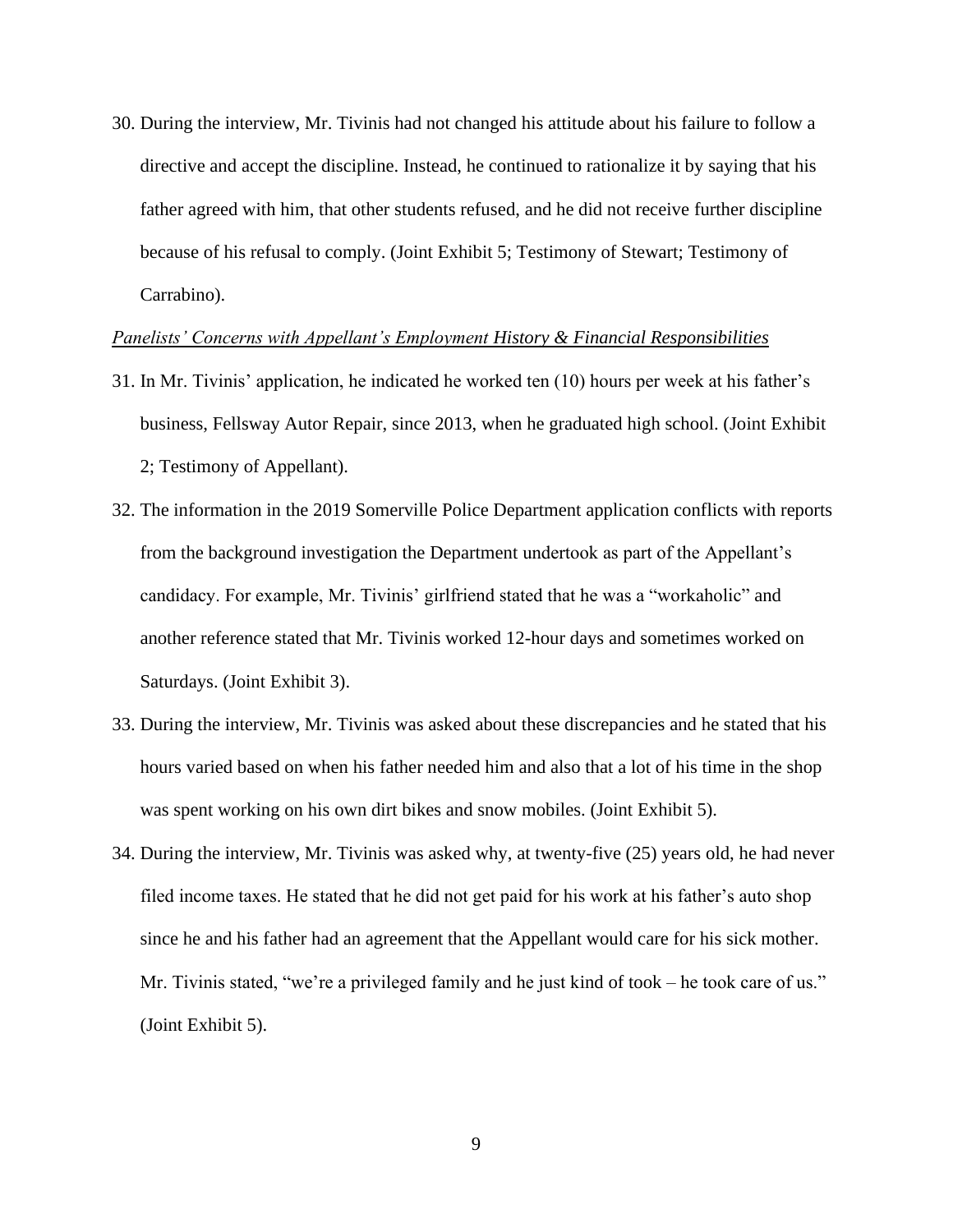- 35. Mr. Tivinis has never worked a full-time job nor has he ever worked anywhere other than his father's business. (Joint Exhibit 5).
- 36. During the interview, Mr. Tivinis stated that he recently asked his father to be paid and his father said he would talk to his accountant. (Joint Exhibit 5).
- 37. At the time of the interview, Mr. Tivinis noted that his father puts money on his debit card and he uses that money to pay his credit card bills. He also stated that his mother goes to the bank and puts money into his account. At the time of the February 2020 interview, Mr. Tivinis did not personally pay for his rent, utilities, health insurance, streaming television, or car insurance. (Joint Exhibit 5).
- 38. Mr. Tivinis drove his father's vehicles until 2019 and his grandfather's Volvo, as well. He would use "whatever vehicle his father wasn't using." (Joint Exhibit 5).
- 39. Mr. Tivinis' father had purchased a jet ski in the Appellant's name and pays for the insurance, in addition to a \$12,000 snowmobile. His parents had paid for his vacation to the Dominican Republic. His father has also given the Appellant money to purchase firearms. (Joint Exhibit 5).
- 40. The interview panel was concerned with the Appellant's employment history and financial history because, to them, it indicated a lack of maturity and life experience. He had never reported to a supervisor other than his father, he did not have set hours at which he needed to report to the shop, nor did he have the general life experience of working in a structured setting with continual responsibilities and accountability. (Testimony Stewart; Testimony of Carrabino).
- 41. Mr. Tivinis' admirable care for his mother when she was ill did not alleviate the panel's deep concerns that Mr. Tivinis has never managed his own money or that he has never worked for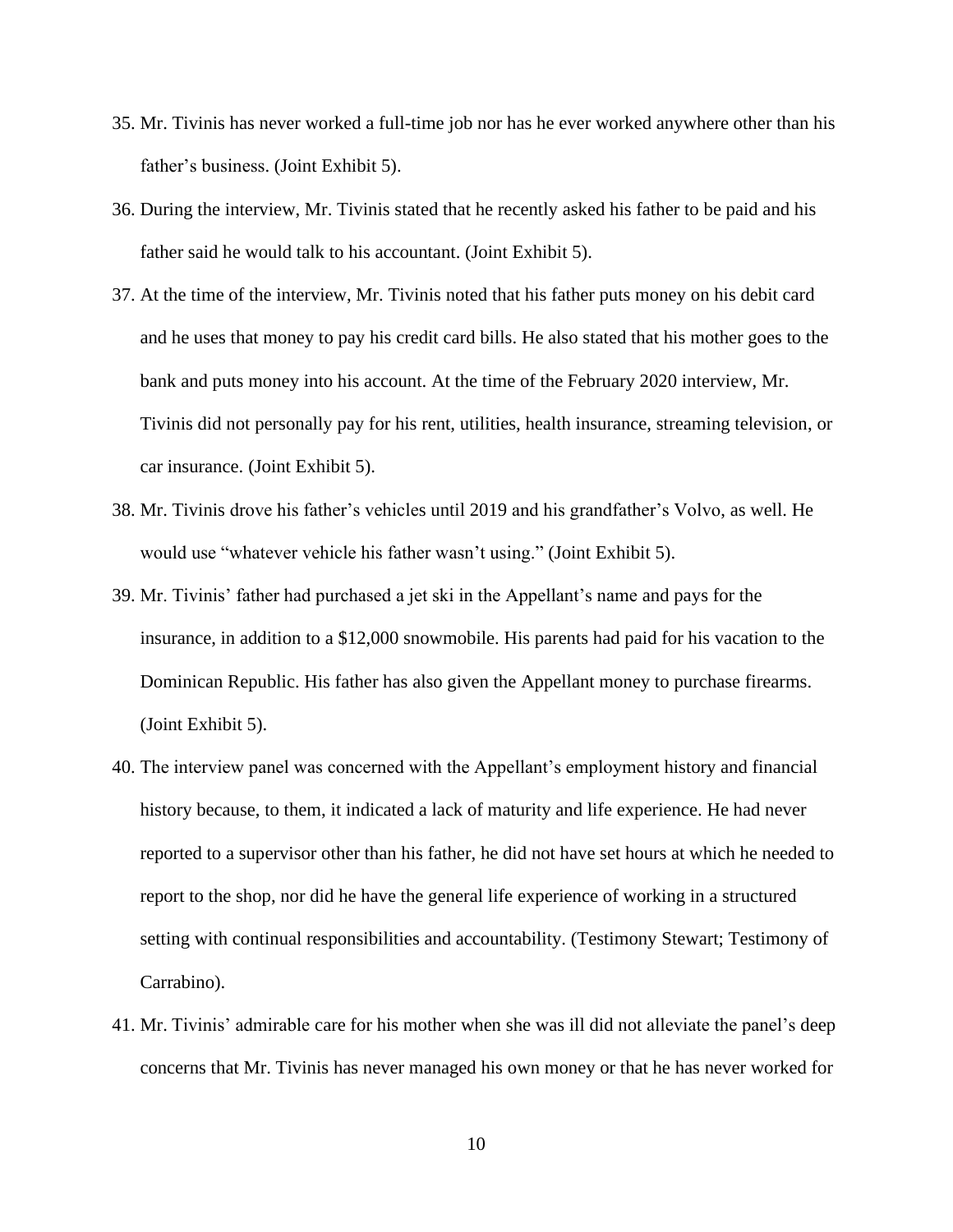anyone other than his father, either prior to or since his mother's illness (which had been 5-7 years prior to his application).<sup>3</sup> The expectations of a police officers are to account for their time on patrol and to timely file and write reports and the panel was concerned he would not be up for that task given his life experience, thus far. (Testimony of Stewart; Testimony of Carrabino).

## *"Why Become a Police Officer" and "Role of Police Officer" Interview Questions*

- 42. When asked why he wanted to become a police officer, Mr. Tivinis stated: "I want to become a Somerville Police Officer because I want to help the community. Um, I want to, you know… There's news on police officers, you know, becoming viral for helping people out and just being there for people and I, I want to be that guy. I want to help the community… I want to be a hero ... I want to be that guy." (Joint Exhibit 5).
- 43. When asked what the role a police officer plays in the community, Mr. Tivinis responded, "I would say a hero … a good role model… people look at police officers as people to protect them. So you, you want to make sure you're there for the community. You want to make sure they're there for people, that … they see you as a .. hero - ..." (Joint Exhibit 5).
- 44. Additionally, Mr. Tivinis was asked a question about his conflict resolution skills during the interview. He said he was skilled at talking to people and to "make them feel happy, make them feel calm." When pressed on how he calms people down, he repeated that he makes them "feel happy." (Testimony of Appellant).
- 45. The interview panel found that Mr. Tivinis' responses in multiple questions about being a "hero" and "making people happy" displayed a limited, superficial view of policing in the

 $3$  The Appellant testified at the hearing of this appeal that he took care of his mother in 2015; however, in his interview, he indicated that he took care of her from 2013-2014. (Testimony of Appellant and Joint Exhibit 5). He may well have cared for her in 2015, rather than 2013-2014, but Deputy Chief Carrabino testified accurately at the hearing that the Appellant told him in the interview that he cared for his mother in 2013-14. (Joint Exhibit 5 and Testimony of Carrabino).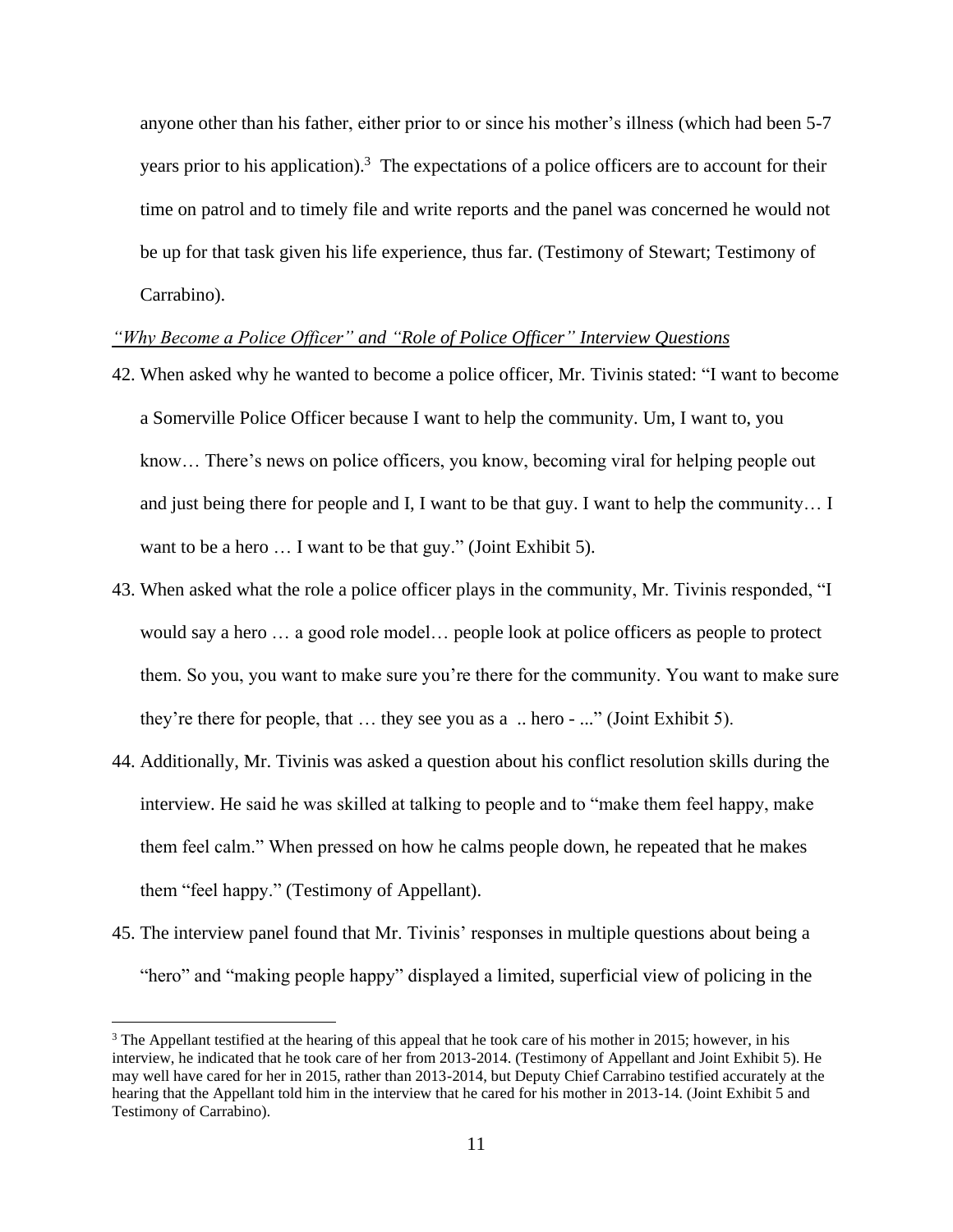modern times. One panelist felt it was not reflective of a twenty-five year old's view. (Testimony of Carrabino). Mr. Tivinis' desire to "go viral" for being a hero simply did not reflect a full understanding of the role of a police officer. His repeated use of the term "hero" to try to articulate his thought process was concerning because there was nothing else in the response of any substance. It revealed he had a narrow view of what the role is. Deputy Carrabino was concerned with that response because police officers are typically not seen as heroes in reality and they do not make people happy with many of the actions they take. (Testimony of Stewart; Testimony of Carrabino).

#### *Hypothetical School Shooter Scenario Interview Question*

- 46. The panel asked Mr. Tivinis about a general hypothetical situation where he, as a police officer, is given an order that he does not agree with and could put his life in jeopardy. Mr. Tivinis was asked if he would comply with the order. (Testimony of Carrabino; Testimony of Stewart).
- 47. Mr. Tivinis' response fluctuated back and forth repeatedly. At first, he said that "it is your job and you have to do it… If you are getting paid, you should do whatever it takes." When pressed further by Carrabino, Mr. Tivinis went on to say that if he did not agree, he would talk to a superior officer by asking him questions first, but if it was his job, he would do it. He then qualified that response by saying that he would ask questions first, "like why do it this way when you could do it- maybe do it this way." He then said that he would have to do what a superior officer says. (Joint Exhibit 5).
- 48. Next, Deputy Chief Carrabino became very specific with the hypothetical, explaining a school shooting scenario like Columbine High School. At first the Appellant did not know what that was, but then had his recollection refreshed. Carrabino described that the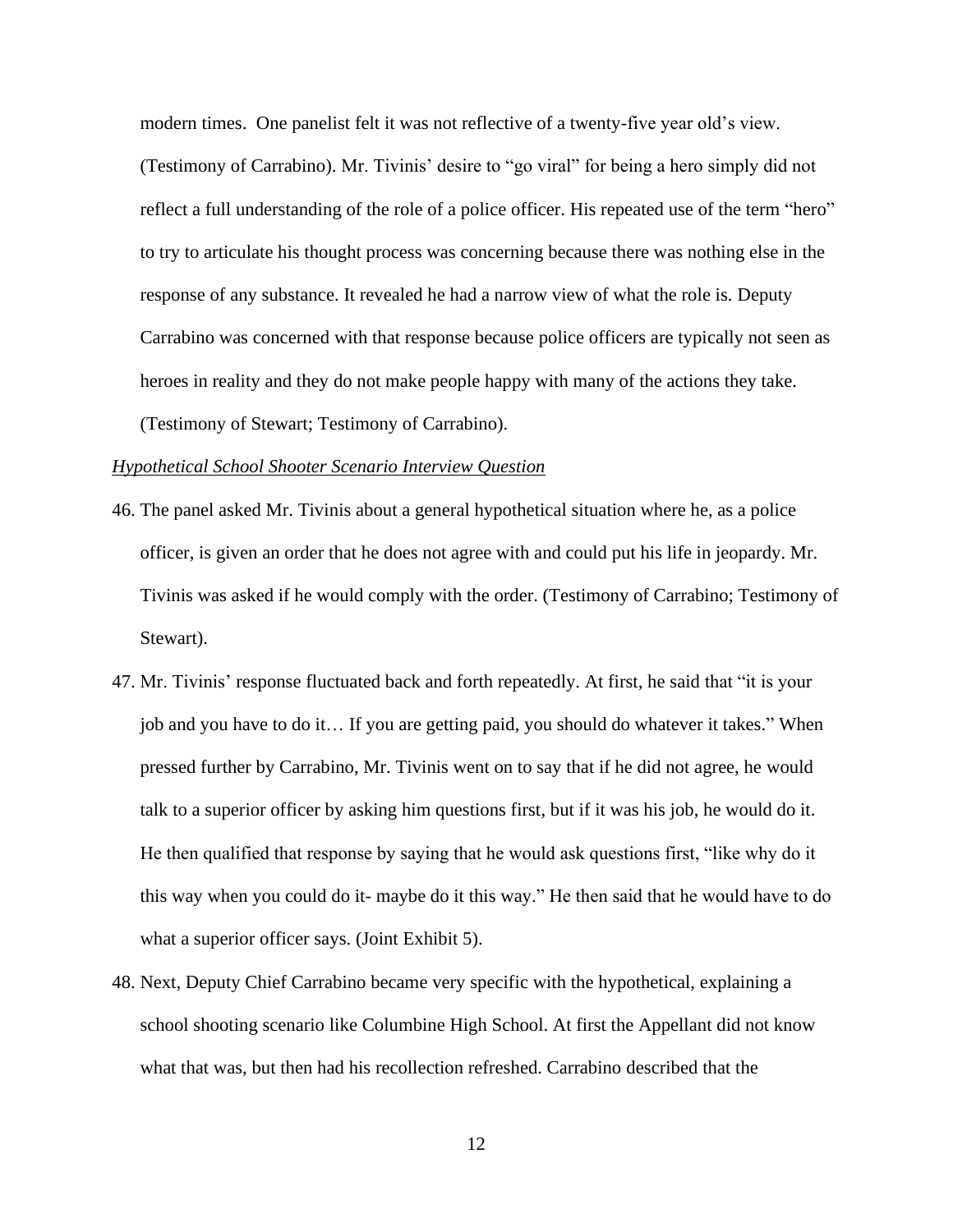Somerville Police policy, which he explained is outdated, recommends that the Department wait for four officers to arrive on scene before they go in the school. Carrabino told Mr. Tivinis that law enforcement has since learned that every second matters -seconds and minutes mean lives. Carrabino told the Appellant that in this hypothetical, they both arrive on scene and can hear an AK inside and Carrabino tells Tivinis that they have to go in  $-$  does he go in? (Joint Exhibit 5; Testimony of Carrabino).

- 49. The Appellant first asked about the policy and if it was a law. Carrabino made it clear that it is not a law, just a policy – "a broad outline," he stated. Mr. Tivinis' response deeply concerned the panel. He unequivocally stated, "If the policy says wait, I'd tell my supervisor - hey, that's not what the policy says. We should wait, we should wait. You know we should wait." Carrabino pressed him further and stressed that the Appellant was there with him, his supervisor, and again, the Appellant said that they should wait. Finally, Carrabino said, "It's me" – practically telegraphing to Mr. Tivinis to realize that he should indicate that he would go inside the school. Finally, Mr. Tivinis stated that he would go in and that he would not debate it with Carabinno, he would just do it. (Joint Exhibit 5; Testimony of Carrabino).
- 50. The City's representative admitted that this and other hypotheticals are difficult questions and panelists ask them, in part, to see how a candidate thinks through problems. The panel felt Mr. Tivinis' response indicated a lack of maturity and decisiveness since the panel had to go through the scenario multiple times. The panel felt he was not decisive and wanted an "out" and this was concerning. (Testimony of Stewart)
- 51. Deputy Chief Carrabino wanted "to see if a candidate can put life first." He felt Mr. Tivinis gave a poor answer because he could not grasp that he, as the supervisor, was there with him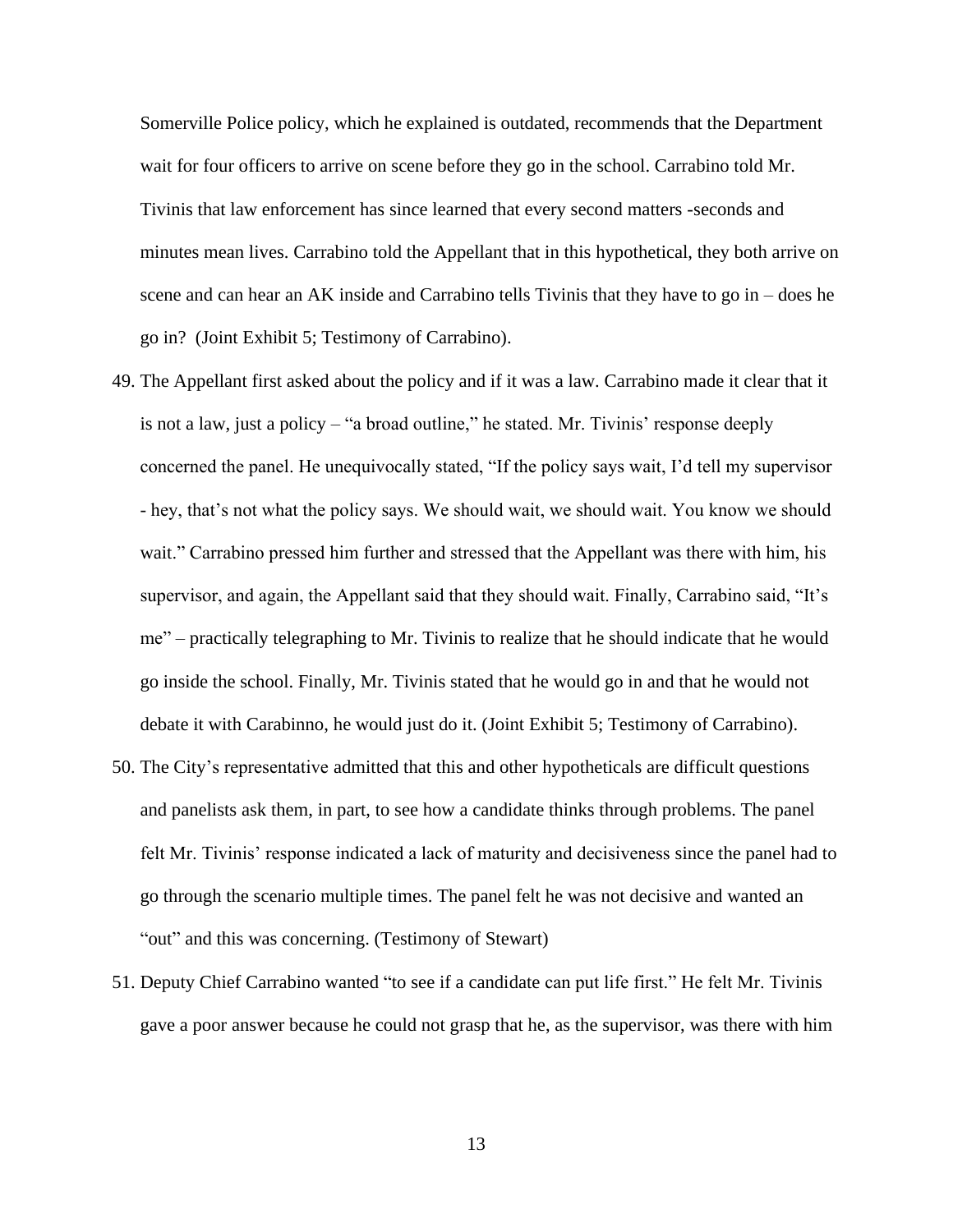at the hypothetical school. Mr. Tivinis wanted to discuss it and, in an emergency situation, it is time to act. (Testimony of Carrabino).

52. All seven (7) other candidates whose name appeared lower than Mr. Tivinis on the Certification stated in their interview that they would immediately go into the school with Deputy Chief Carrabino. Two (2) of the candidates noted some concern about the policy but stated that they would take any concerns up with the supervisor *after* the emergency was over. None of them stated, as Mr. Tivinis did repeatedly, that they would wait for backup and discuss the policy first. (Appellant Exhibits 28-26).

### *Interview Question Regarding Gaining Cooperation of a Group*

- 53. During the interview, Mr. Tivinis was asked to explain a time he had to gain the cooperation of a group over which he had little to no authority. Mr. Tivinis' response was "school groups." He stated that he would be in a group and he would take charge of the group and say, "Hey listen, I think we should do this. Like this would be a good idea. Um, what do you guys think. You know, we should… um, I, I really think this is a good idea and just ask them… for their reviews or opinions on things and I, I would take charge of that group stuff." He went on to say that he has good ideas and "they really liked my ideas… they had really good opinions…. And they helped me out with everything, too." The panel felt Mr. Tivinis' response was scattered, vague, and amorphous. The panel questioned whether he was describing an actual instance in which he gained cooperation of a group. (Joint Exhibit 5; Testimony of Carrabino; Testimony of Stewart).
- 54. Based on a review of the recordings of the seven (7) candidates who bypassed the Appellant, each responded to this question with instances when they gained the cooperation of a group they had little to no authority over. Their answers were related to a specific instance in their past where they assume a leadership role of their own volition. (Appellant's Exhibits 27-36).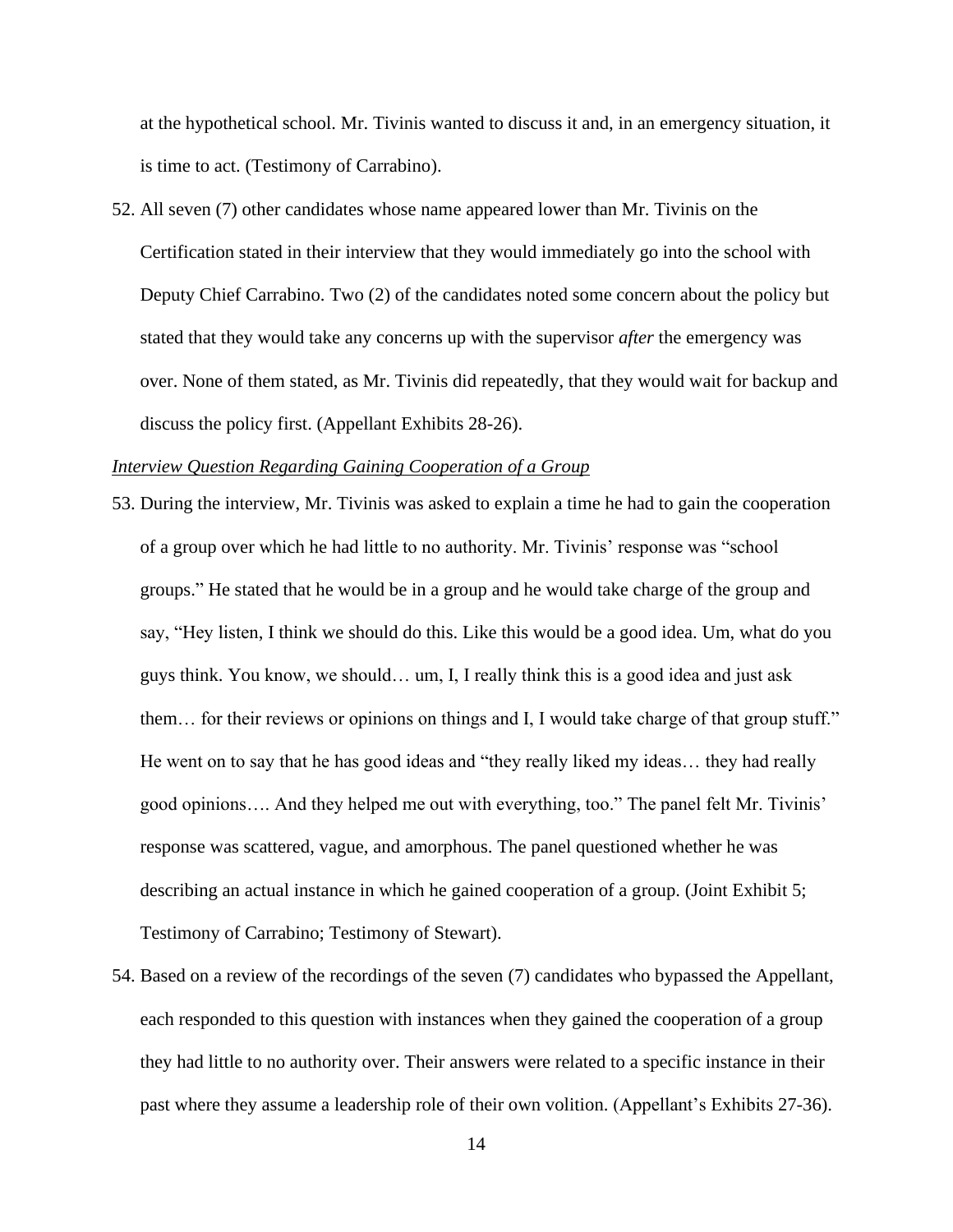#### *Interview Question about Involvement in Confrontation*

- 55. Mr. Tivinis was also asked in the interview about a time when he was involved in a confrontation and to describe the steps he took to remedy the situation. The Appellant's response did not make a lot of sense to the panel. The Appellant described a situation at his father's auto body shop with a disgruntled customer whose engine had blown out, blaming it on the auto body shop; however, the panel was not convinced Mr. Tivinis was the actual person being confronted, rather they felt his father was being confronted. Mr. Tivinis' role in the confrontation appeared to involve speaking calmly to the customer to try to get him to calm down and just talk, rather than yell and swear. He did not indicate any further steps he took to remedy the situation beyond that. The panel felt that, although Mr. Tivinis may have been involved, it sounded as though his father, as the owner of the business, handled the majority of the situation. (Joint Exhibit 5; Testimony of Stewart; Testimony of Carrabino).
- 56. All seven (7) candidates who bypassed the Appellant responded to this question in their own interview with a specific instance in which he/she was the only individual saddled with the responsibility of meeting the confrontation head on against someone else. Their examples did not involve a group effort to de-escalate a confrontation, as the Appellant's example heavily involved his father. Each clearly indicated in their interview what steps they took to resolve the situation on their own and to ultimately de-escalate a heated exchange. (Appellant's Exhibits 28-36).

### *Interview Question Regarding "Unconscious Bias"*

57. During his interview, Mr. Tivinis was asked about his "thoughts on unconscious bias and how it effects the work that police officers perform." Mr. Tivinis did not know what unconscious bias meant. The panel provided him with a quick definition. The fact that Mr.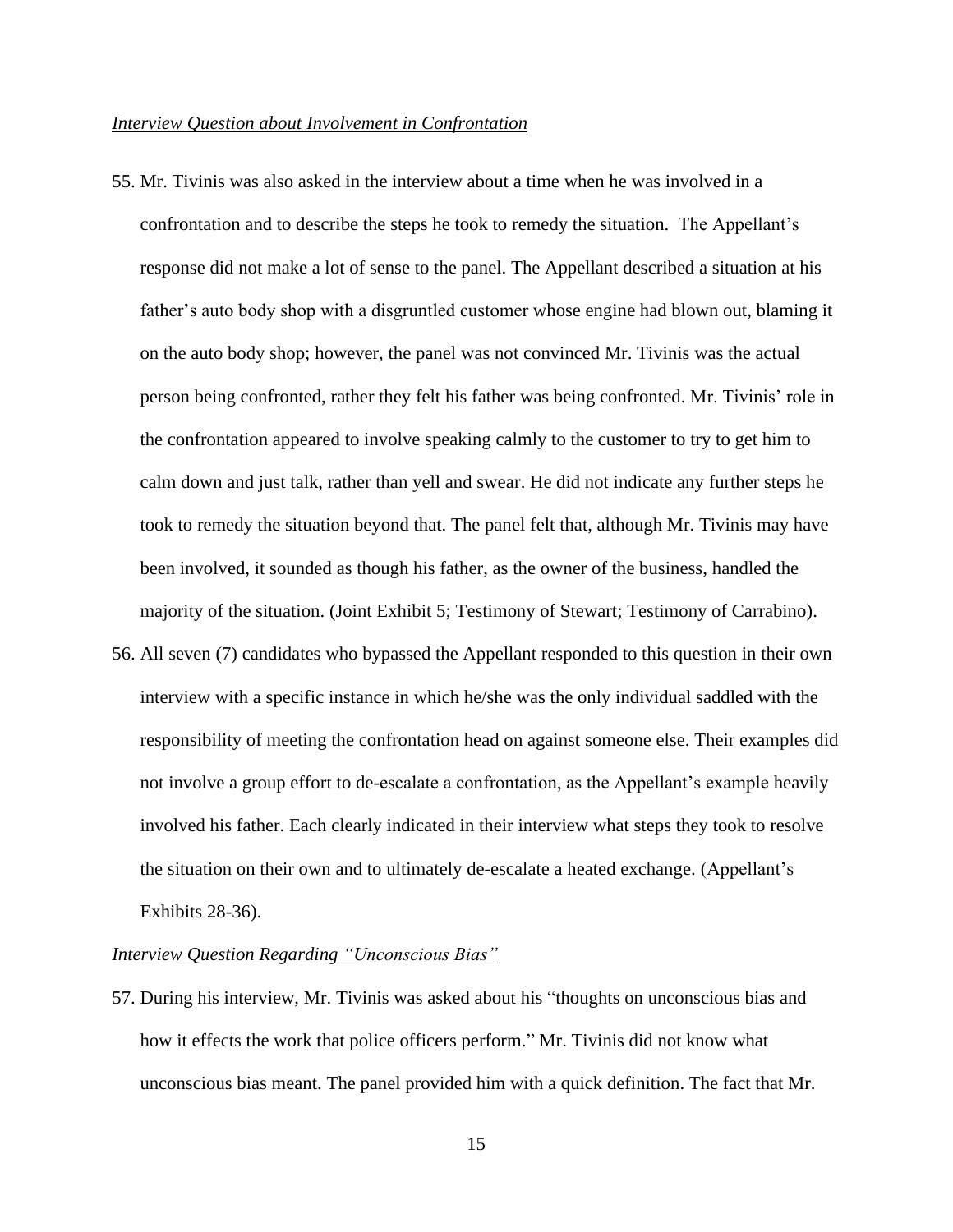Tivinis was unaware of what the term meant was not held against him. (Joint Exhibit 5; Testimony of Stewart; Testimony of Carrabino).

- 58. Of the seven (7) candidates who bypassed Mr. Tivinis on the Certification, three (3) knew the term and, according to panelists, immediately answered the question in a coherent, appropriate, and informed manner without any definition. Four (4) candidates needed a quick definition – with one needing the definition twice - yet almost all immediately answered the question in a coherent, appropriate, and informed manner. (Appellant's Exhibits 28-36).
- 59. Even after being given the definition of unconscious bias, Mr. Tivinis was unable to discuss the issue in a coherent manner. He stated: "What – so maybe what you would do if you were a police officer but since you – you know, if… If you were a police officer, obviously you got to act like a police officer. If you were just a normal human being you would act differently from a police officer would because you're – you're law enforcement. You, you – you know, you got rules, regulations. You got all that. So, um, you got to follow through. You have to, um – you have to be professional, where if… You know if you're just a normal human being, you can kind of almost – not do whatever you want but act differently if you're not a police officer." (Joint Exhibit 5).
- 60. Deputy Chief Carrabino noted that "this is probably the most important issue in policing today." He was concerned that Mr. Tivinis could not understand the question even after it was explained to him. (Testimony of Carrabino). His struggle to answer this question was further proof that Mr. Tivinis did not have a clear sense of the roles, responsibilities, and issues police officers currently face. (Testimony of Carrabino; Testimony of Stewart).
- 61. The selected candidates below Mr. Tivinis on the Certification responded to the unconscious bias question as follows: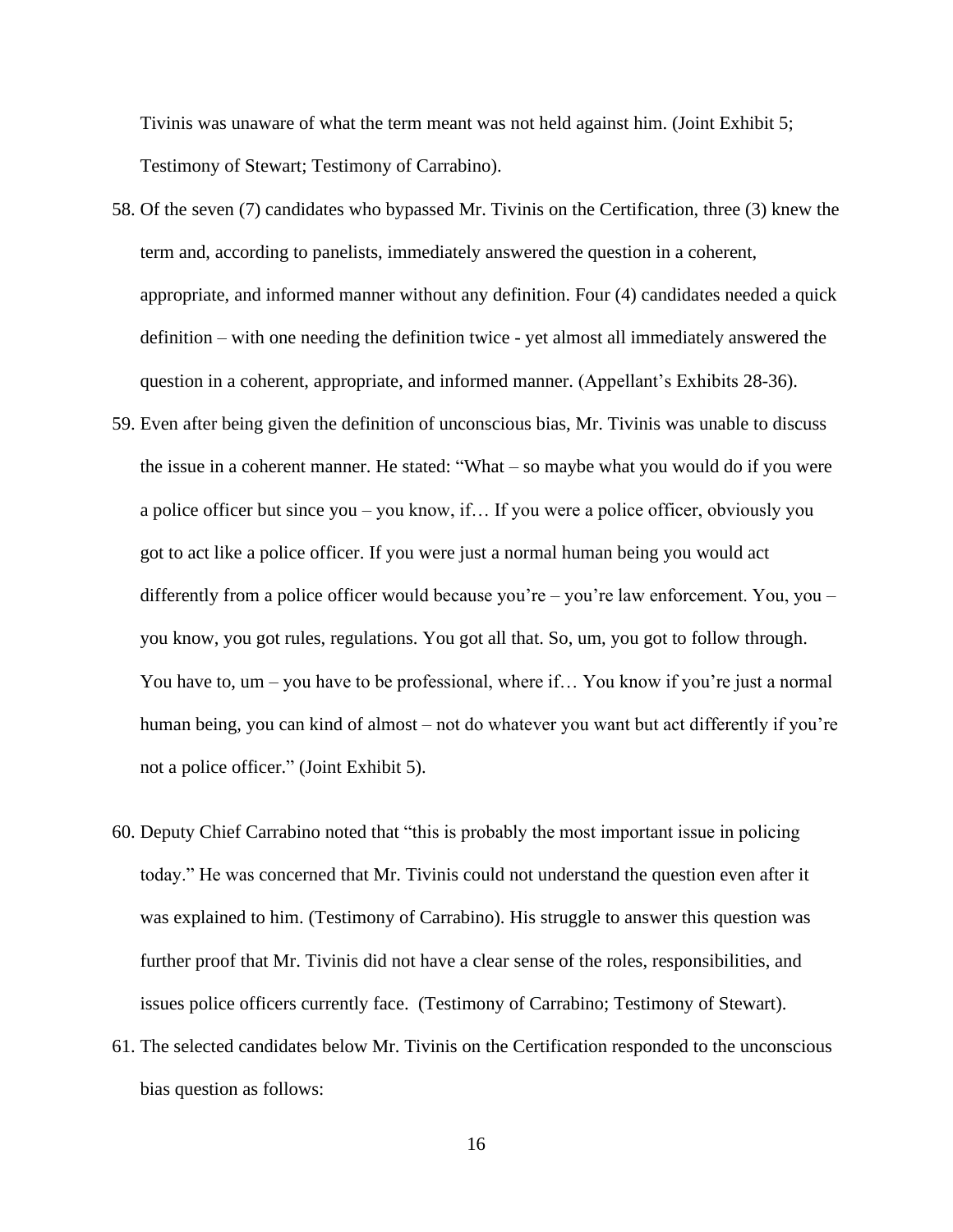Candidate 17 on the Certification)<sup>4</sup>: Most of the things that are happening now are people just saying things without knowing the facts. I'm against it just because before you start judging you should do your homework. Find out what's really going on before you start assuming or becoming part of that issue instead of the solution. I think if we all take a little bit of time and kind of do our homework, investigate, this world would be a safer place to live in. People are just so quick to judge sometimes and without finding out exactly what's going on. And yes it does effect a lot of police officers because you are sitting there trying to protect the City, but yeah sometimes you don't get the same respect back from the residents or because everyone is just focusing on what they hear, especially on the media.

Candidate 20 on the Certification<sup>5</sup>: It's a real thing, people obviously will profile some people even though they don't intend to. Sometimes it just wraps their head on a certain person doing a certain thing, and it doesn't allow for any growth in the field. (Follow up question: How do you combat that?) Just try to be a better person and don't just instantly react. Most people I guess always see color. Just try your best not to see color and just see them as a person. (Follow up question: What if you're not aware of it because it is unconscious?) If it's unconscious I believe maybe in that moment you won't know what you're doing is wrong until afterwards, maybe ask an officer for feedback - how did I handle this, what could I have done better? Ask for some criticism. If you realize what you did was wrong, take responsibility for it and try to be a better person, especially a better cop.

Candidate 22 on the Certification<sup>6</sup>: I think everybody would have them. And the effect it would have on police officers' work is sometimes they are in a situation where one of those unconscious bias are triggered, and it ultimately comes down to whether they want to react to it or not and the reasons why they would react on it. (Follow- up question: How would you combat unconscious bias?) I think just looking at it from a different perspective like although I feel a certain way and I'm not really sure why I'm feeling that way, just looking at it from a different perspective than my own will help me combat conscious, I mean unconscious bias, sorry.

Candidate 25 on Certification:<sup>7</sup> I think depending on your upbringing there are obviously are going to be unconscious biases. Luckily in Somerville it is a very diverse population so I don't think it occurs as often here as it would for say 40-60 years ago. However, I do think that the unconscious biases can play a role in policing where they will kind of get focused on, if there's for say a sketch they can kind of get focused on that. I do know with new training they are trying to turn away from that, but I do think it just takes time and awareness to push away from your unconscious bias – it has to be brought to your attention for you to know it and take the steps to rectify that.

<sup>&</sup>lt;sup>4</sup> In its proposed decision, the Respondent refers to this person as Candidate 19. At the hearing of this matter, the labels used for each candidate by all parties became confusing and inconsistent. For purposes of this Decision, the Commission will refer to the candidate by their ranking on the certified list. The Commission has tried, in the footnotes, to cross reference this label with numbers used by the Attorneys. The Appellant's attorney usually referenced the candidate by their placement on the Certification, although sometimes, the candidate was referred to by their listing on the Appellant's Exhibit list.

<sup>&</sup>lt;sup>5</sup> In its proposed decision, the Respondent refers to this person as Candidate 3.

<sup>&</sup>lt;sup>6</sup> In its proposed decision, the Respondent refers to this person as Candidate 8.

 $<sup>7</sup>$  In its proposed decision, the Respondent refers to this person as Candidate 7.</sup>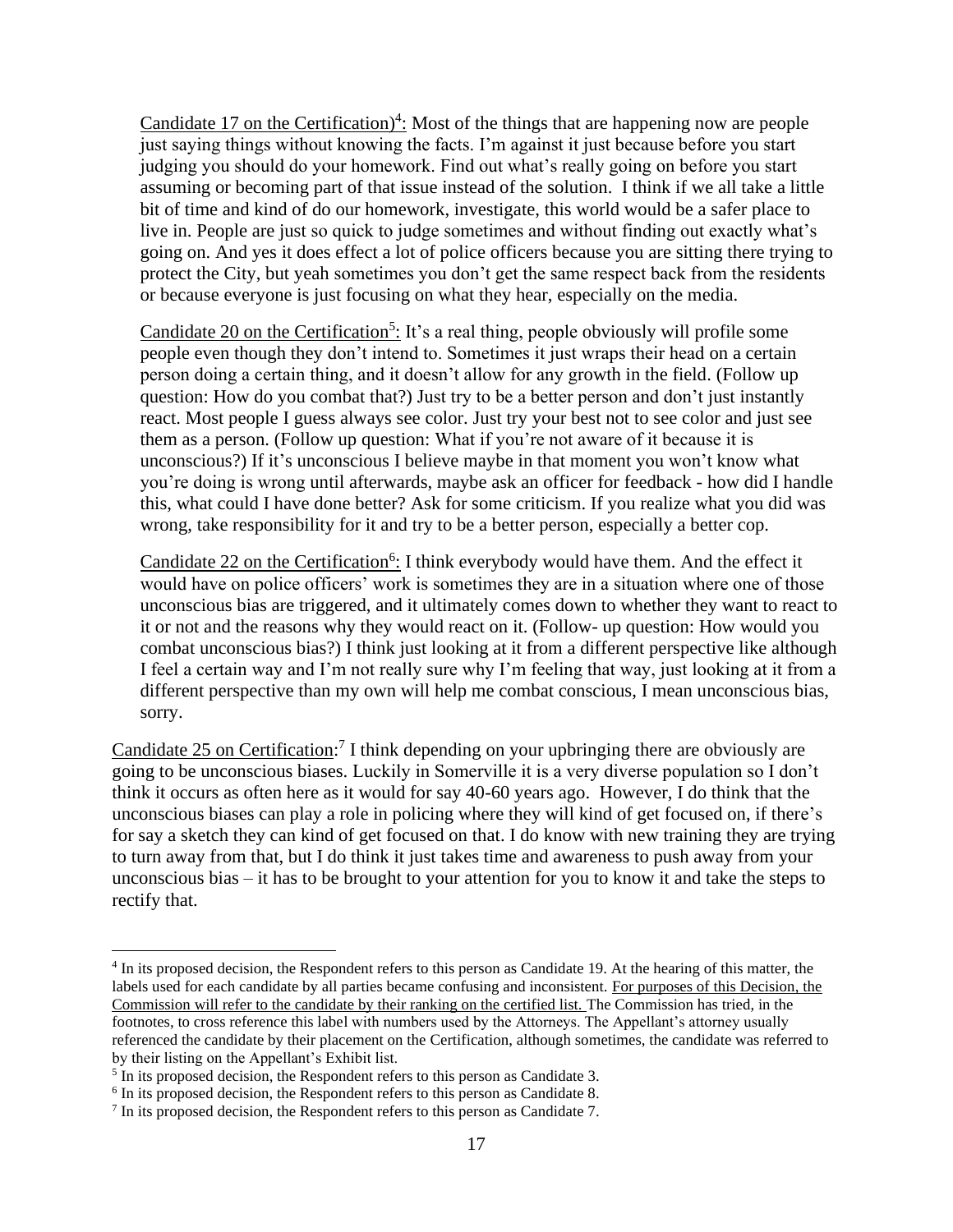Candidate 25 on the Certification:<sup>8</sup> I think as dealing with people as a police officer does, many, many different contacts you are going to have a tendency to cause someone in this position to form opinions. Not necessarily, I wouldn't say hateful opinions but just kind of generalizations… It could cloud their decision making. Cause them to make to decisions based on their bias and not the objective facts that are in front of them. (Follow-up question: How do you work on that) Keep things in perspective. Keep things as objective as possible. Treat people with respect at all times and it becomes an automatic thing. (Follow-up question: What if you are not aware of it?) If someone is made aware of the existence of the theory of unconscious bias maybe it will make them take a look in the mirror and think about what is going on inside of themselves…you need to become aware of it… through education, asking tough questions.

Candidate 27 on Certification:<sup>9</sup> I believe I actually touched on this earlier when I said that there's a knee jerk reaction. When you see something it goes right to your brain stem and a lot of times if you take a second to focus and really think about the situation then you can understand that what you thought initially might not actually be correct because of unconscious bias. And it effects most people so it's important to acknowledge that mostly everyone is affected by it and so we should take steps in our thought process to account for it.

Candidate 31 on Certification:<sup>10</sup> That's definitely a thing. It's definitely, I feel like a lot of people do have an unconscious bias, um…I feel that if there's a lot of instances where officers might think that a person is going to escalate the situation very quickly and they will go in at a level where they think that person is going to be. It's like the saying "you can go in as lamb and come out as a lion, but you can't go in as a lamb and come out as a lamb." They are starting off at a point that they feel the other person is going to start out at, and that could be due to race or however they might think. And they start higher than the other person and they have no chance of going down, they just have to keep going up, which just escalates the situation much faster than if it was resolved at a lower, more levelheaded place.

(Appellant's Exhibits 28-36). 11

# *Certain Candidates' Background History*

62. The candidate who appeared ranked #27 on the certification is the son of a Somerville police

captain. He attends UMass Boston and currently majors in Criminal Justice and Spanish. He

has held two part-time jobs and one seasonal full time job as a lifeguard while he attends

school and currently lives with his parents. He is a 2017 graduate of Somerville High School

<sup>&</sup>lt;sup>8</sup> In its proposed decision, the Respondent refers to this person as Candidate 27.

<sup>&</sup>lt;sup>9</sup> In its proposed decision, the Respondent refers to this person as Candidate 31.

<sup>&</sup>lt;sup>10</sup> In its proposed decision, the Respondent refers to this person as Candidate 23.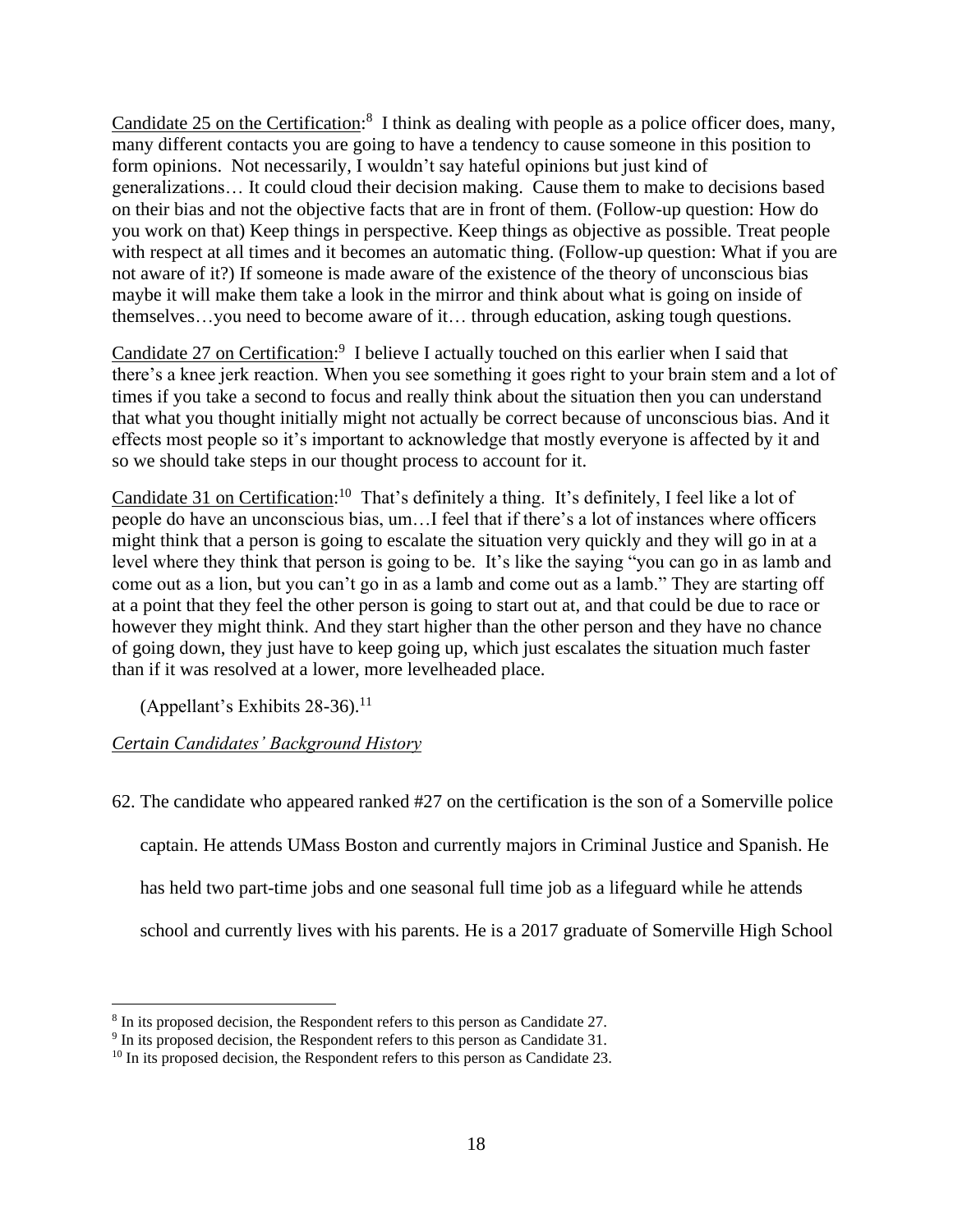and played hockey. He provided complete answers to all questions in the interview, especially the questions related to unconscious bias and the school shooter scenario, as compared to the Appellant's responses. (Testimony of Stewart; Appellant Exhibit 4, 13, 22, 31,).

- 63. The candidate who appeared ranked #31 on the certification attends Bunker Hill Community College and majors in Criminal Justice. He was twenty-one years old at the time of the interview and lives with his parents while he attends school. He does not pay his own bills. He has held part time jobs since graduating high school, as a supervisor for Somerville Recreation and at the front desk at Crunch Fitness, as a college student. He answered the question about unconscious bias and the school shooter scenario appropriately. (Appellant Exhibit 5, 14, 23, 32).
- 64. The candidate ranked no. 31 on the certification answered a question about two current issues involving police officers, noting that (1) excessive use of force and (2) racial profiling were two such issues. Ms. Stewart was asked on cross-examination about Candidate 31's interview and whether it bothered her that the Candidate said that sometimes excessive force is a misunderstanding by the public. Ms. Stewart testified that "the tape better explains it than my notes" and "listen to the tape – it's not necessarily what he is saying." (Appellant Exhibit 32; Testimony of Stewart).
- 65. A review of Candidate 31's full interview shows that, within that response about excessive use of force, Candidate 31 stated that it is "more just a misunderstanding by the community since a lot of the time police officers are following what they are told to do, how to handle certain situations in certain ways – and people just see that if somebody with any form of authority is using force on another person that it is excessive use of force but there's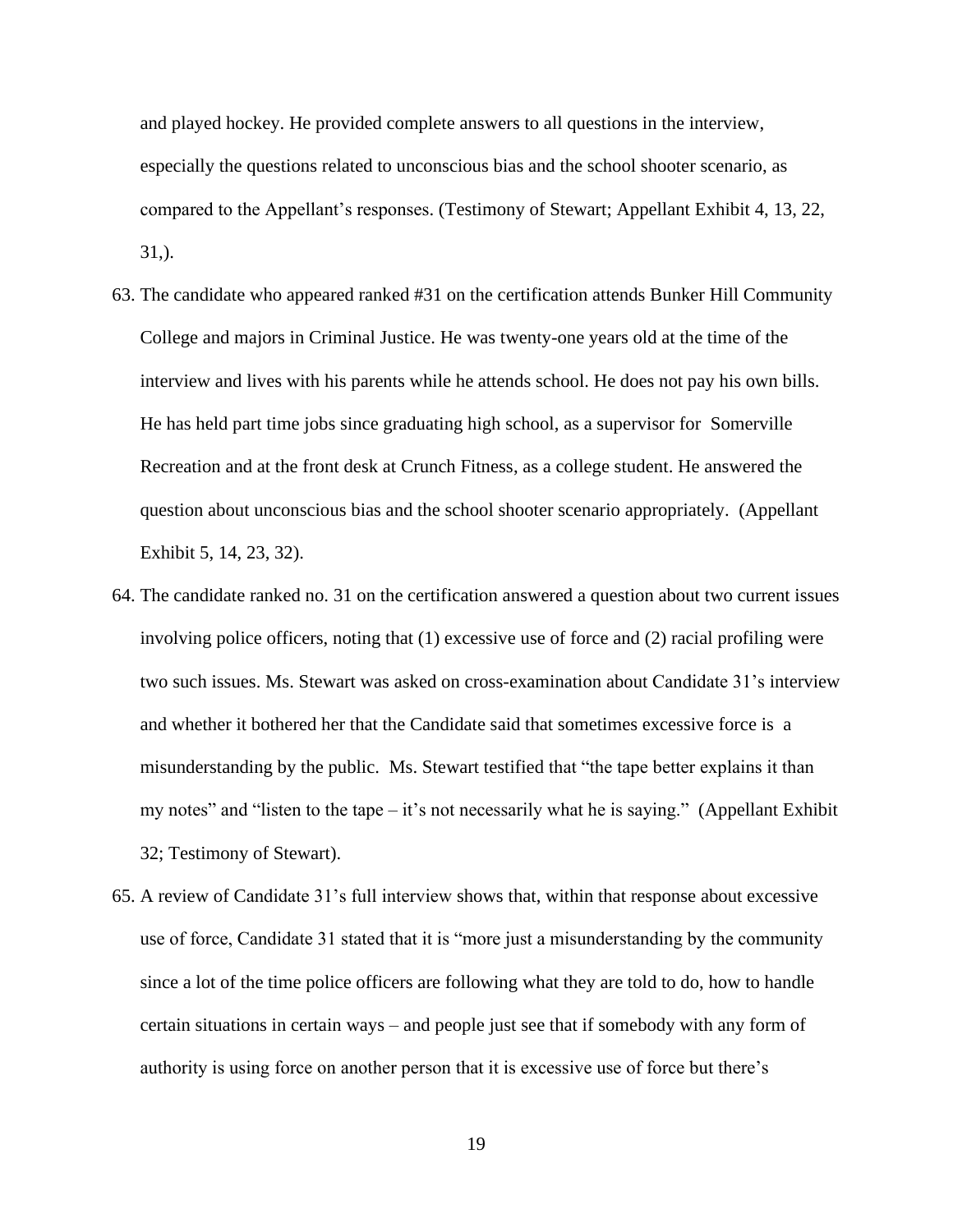definitely cases where it is blatantly clear that is an excessive use of force … but a lot of the times its just people who don't know the trainings and the protocol people have to go through to make sure everybody else is safe…." (Appellant Exhibit 32).

- 66. Candidate ranked # 17 on the certification failed to list all of his prior employment history on his application, particularly those just after he graduated high school. He graduated high school in 2000 and began working part-time at Aldo Shoes at the Cambridge Side Galleria from 2001-2004. He indicated that he did not list this information on his packet because he focused on his most recent positions on the application and that was so long ago. The panel told him that he should have included that information so there were no gaps in his timeline. At the time of the interview, he was thirty-eight (38) years old. He is a divorced father of an eleven (11) year old girl. He currently works fifty (50) hours per week as the branch manager for Premier, and travels for this job to Canada – sometimes for five months out of the year, back and forth and from Canada. (Appellant's Exhibits 1, 10, 19, 28).
- 67. A large majority of the other bypassed candidates were not given a conditional offer of employment from the City, at least in in part, due to poor interview performance. (Appellant Exhibits 37-47; Joint Exhibit 6).

#### *Legal Standard*

 The fundamental purpose of the civil service system is to guard against political considerations, favoritism, and bias in governmental hiring and promotion. The commission is charged with ensuring that the system operates on "[b]asic merit principles." Massachusetts Assn. of Minority Law Enforcement Officers v. Abban, 434 Mass. 256, 259, citing Cambridge v. Civil Serv. Comm'n., 43 Mass.App.Ct. 300, 304 (1997). "Basic merit principles" means, among other things, "assuring fair treatment of all applicants and employees in all aspects of personnel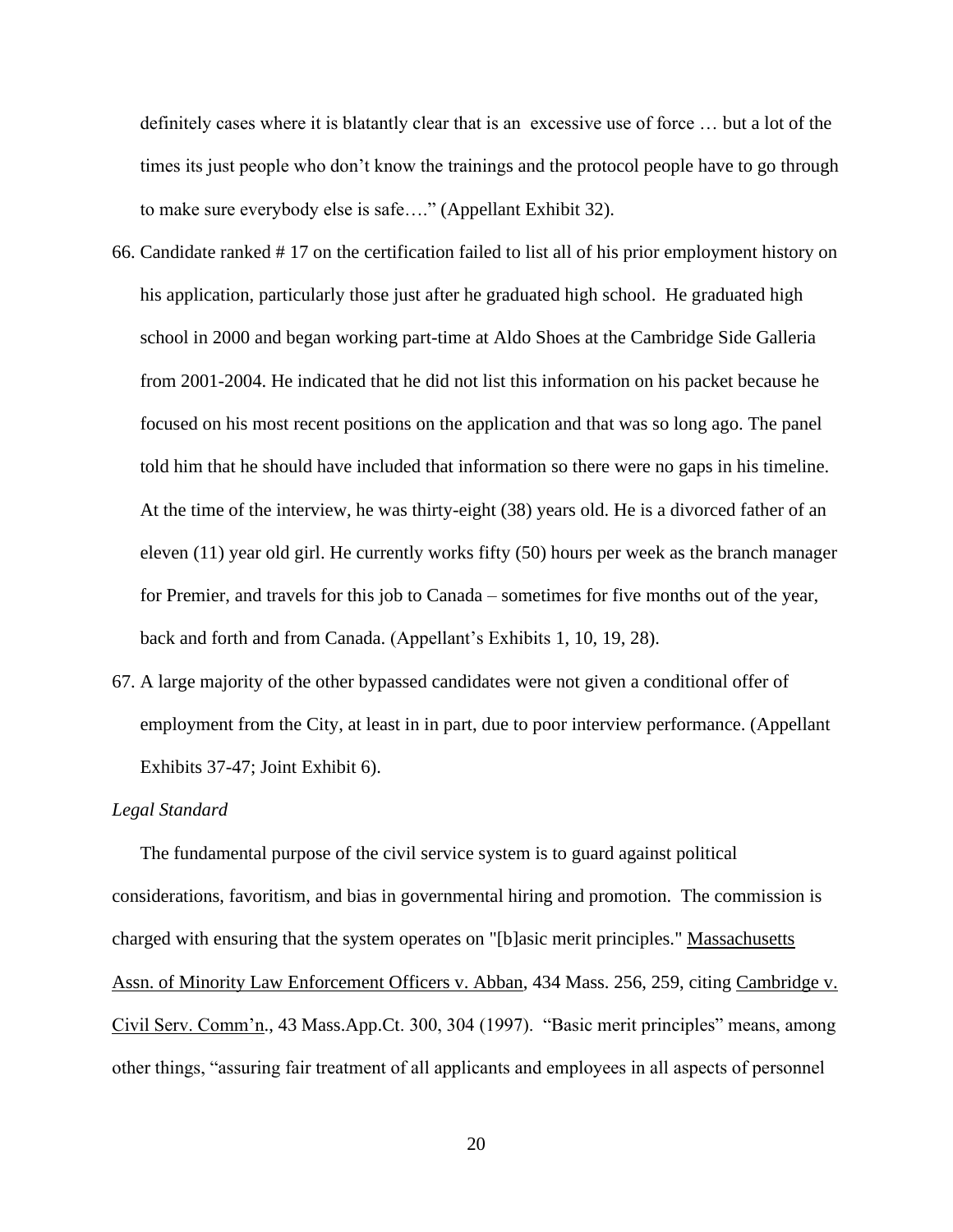administration" and protecting employees from "arbitrary and capricious actions." G.L. c. 31, section 1. Personnel decisions that are marked by political influences or objectives unrelated to merit standards or neutrally applied public policy represent appropriate occasions for Civil Service Commission intervention. Cambridge at 304.

 The issue for the Commission is "not whether it would have acted as the appointing authority had acted, but whether, on the facts found by the commission, there was reasonable justification for the action taken by the appointing authority in the circumstances found by the commission to have existed when the Appointing Authority made its decision." Watertown v. Arria, 16 Mass.App.Ct. 331, 332 (1983). See Commissioners of Civil Service v. Municipal Ct. of Boston, 369 Mass. 84, 86 (1975); and Leominster v. Stratton, 58 Mass.App.Ct. 726, 727-728 (2003).

 The Commission's role, while important, is relatively narrow in scope: reviewing the legitimacy and reasonableness of the appointing authority's actions. City of Beverly v. Civil Service Comm'n, 78 Mass. App. Ct. 182, 189, 190-191 (2010) citing Falmouth v. Civil Serv. Comm'n, 447 Mass. 824-826 (2006) and ensuring that the appointing authority conducted an "impartial and reasonably thorough review" of the applicant. The Commission owes "substantial deference" to the appointing authority's exercise of judgment in determining whether there was "reasonable justification" shown. Beverly citing Cambridge at 305, and cases cited. "It is not for the Commission to assume the role of super appointing agency, and to revise those employment determinations with which the Commission may disagree." Town of Burlington and another v. McCarthy, 60 Mass. App. Ct. 914, 915 (2004).

*Analysis*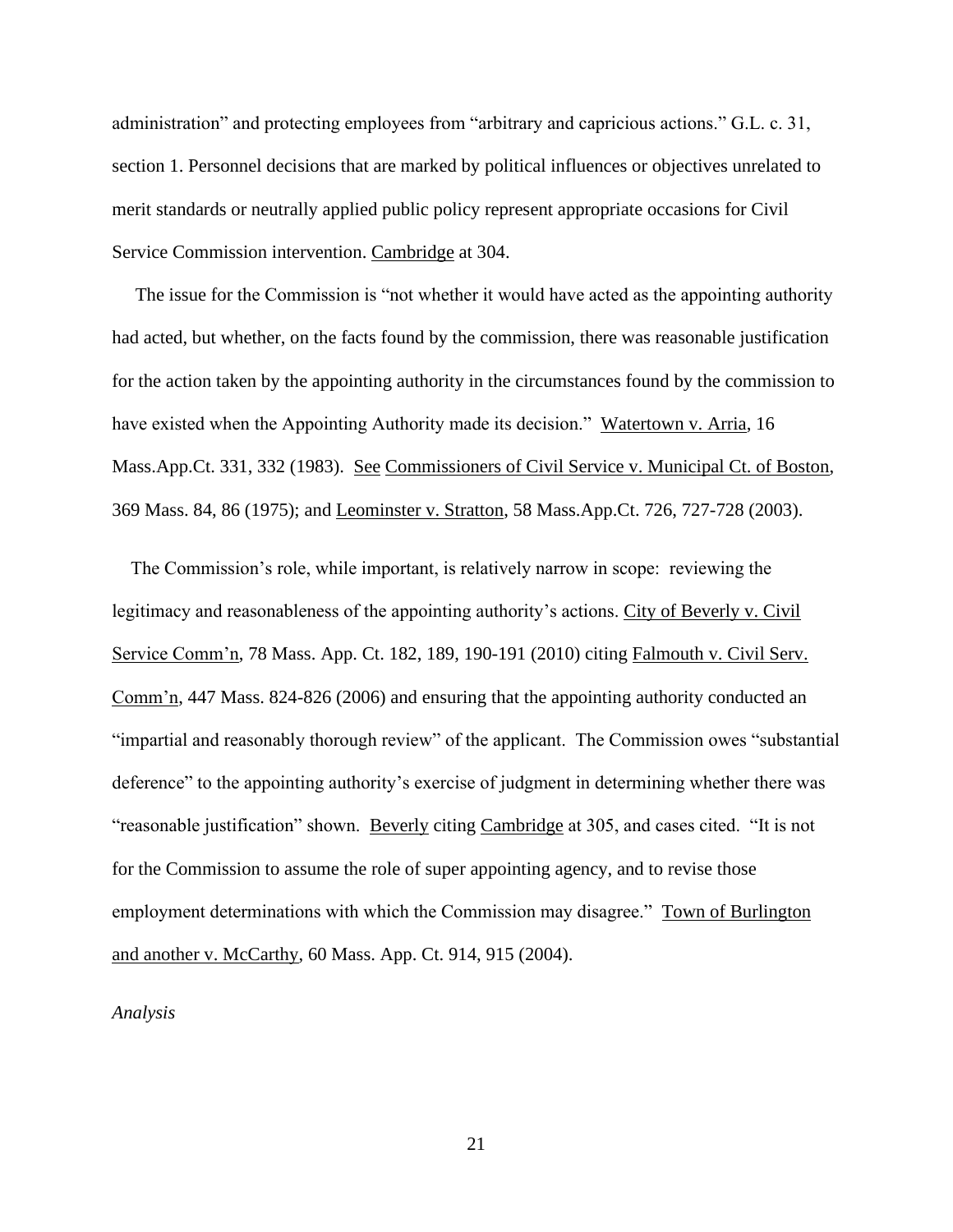A core mission of the Civil Service Commission is to ensure that Appointing Authorities, as part of a fair and impartial hiring process, offer valid reasons for bypassing a candidate in favor of lower-ranked candidates. As part of that review, the Commission must consider whether there is any evidence of personal or political bias by the Appointing Authority.

 As part of this appeal, I considered the sequence of events that resulted in additional candidates, included the son of a Police Captain, being considered for appointment, as I did in Daniel O'Donnell v. City of Somerville, G1-20-044. As referenced in the findings, the City first requested authorization to appoint ten (10) reserve candidates, which would limit the City's consideration to the first 21 candidates who signed the Certification as willing to accept appointment under the so-called 2N+1 formula. At least four candidates who were ultimately appointed by the City were not among the first 21 candidates on the Certification. Approximately four weeks later, the City requested authorization from HRD to appoint 16 (as opposed to 10) candidates from this Certification, thus, in theory, increasing the number of candidates that could potentially be considered from 21 to 33. As a result, the City considered additional, lower-ranked candidates on the Certification, including four other lower-ranked candidates who were ultimately appointed. However, the City only appointed a total of  $9$  reserve candidates, based on the interview panel's recommendation.

 One of those candidates, ranked #27 on the certification, was twenty (20) years old at the time of the interview, still lived at home with his parents while he attends college, and is the son of a Somerville Police captain. I carefully considered whether Candidate 27's familial relationship played any role in his appointment. Candidate #27 had graduated high school in 2017 and his employment history was limited, although he had worked two part-time jobs and one full time, seasonal job as a lifeguard at for DCR, and is a criminal justice major in college. It is difficult to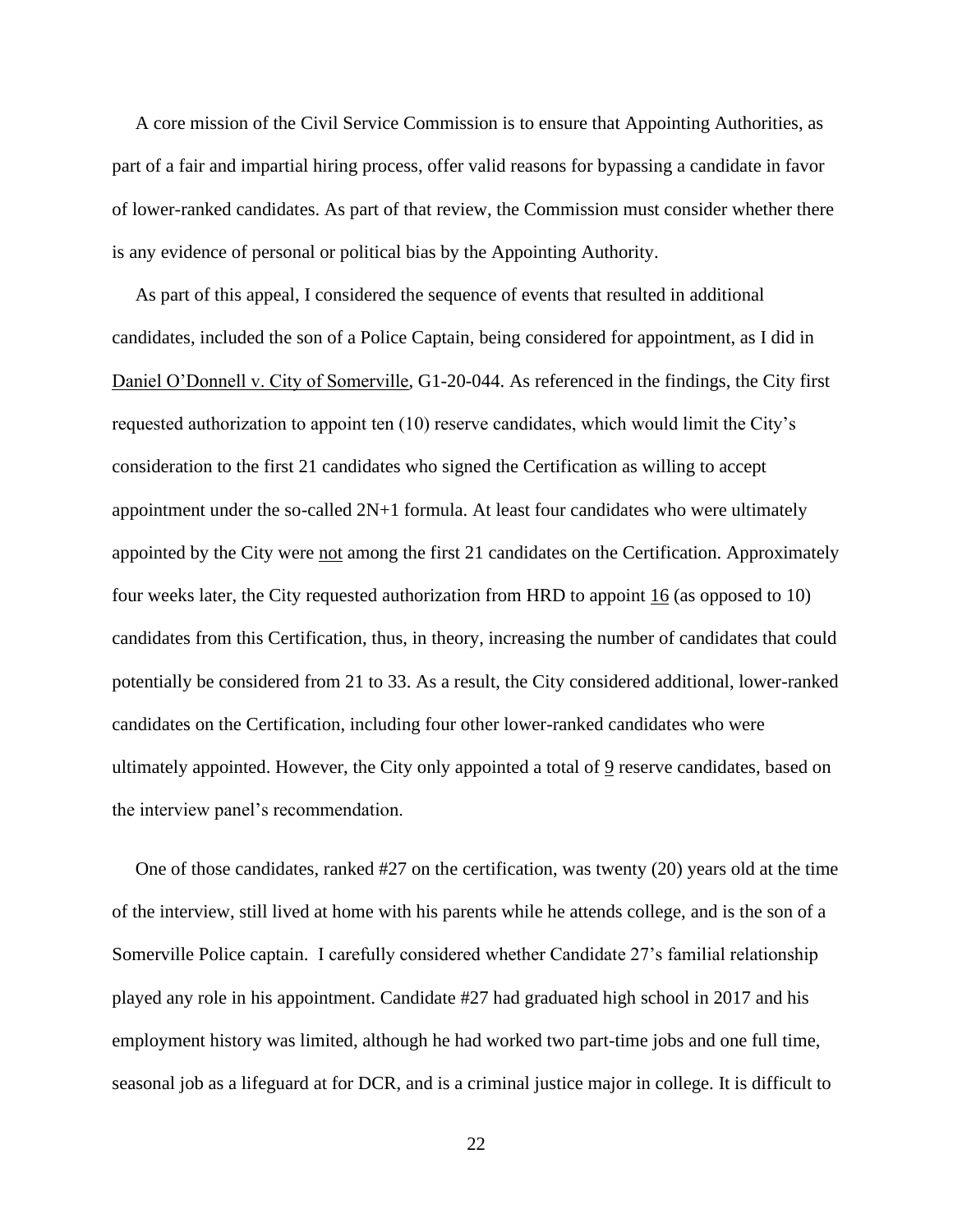compare the life experiences of a twenty-year old to that of the twenty-five year old Appellant simply based on the age of the candidate. In this instance, however, the Appellant, at twenty-five, for the reasons discussed in more detail below, conveyed little in the way of life experiences and displayed a troubling degree of immaturity. In candidate #27's interview, he appeared to have a good grasp of the requirements of being a police officer and was easily conversant regarding some of the nuances and difficulties that may arise on the job. He was more decisive when he spoke, especially in response to questions about a school shooting, and he had a firm grasp on the concept of unconscious bias. In sum, even applying heightened scrutiny, I do not believe that the panel's decision to recommend Candidate #27 was the result of personal or political bias. As stated in O'Donnell, however, the Commission reserves the right to investigate whether the City acted within the confines of the civil service law, and, more specifically, the 2N+1 formula, based on its actions here. This potential issue, however, does not change my conclusion that the City had reasonable justification to bypass the Appellant for the reasons discussed below.

 Ms. Stewart and Deputy Chief Carrabino were good witnesses. They had a command of the facts and were able to articulate both the positive and negative aspects of Mr. Tivinis' candidacy. They were accommodating during his interview, multiple times offering to take a break or to provide water, acknowledging how stressful the situation can be. Neither of them had any personal animus against the Appellant. Neither of them tried to paint Mr. Tivnins in a bad light and/or pile on with other reasons to justify their decision here. They noted that he did a good job filling in certain areas of the application and gave him the benefit of the doubt regarding various errors or omissions on his application after listening to Mr. Tivinis' explanation for the error, as the panel did for other applicants as well. The interview panelists were not predisposed to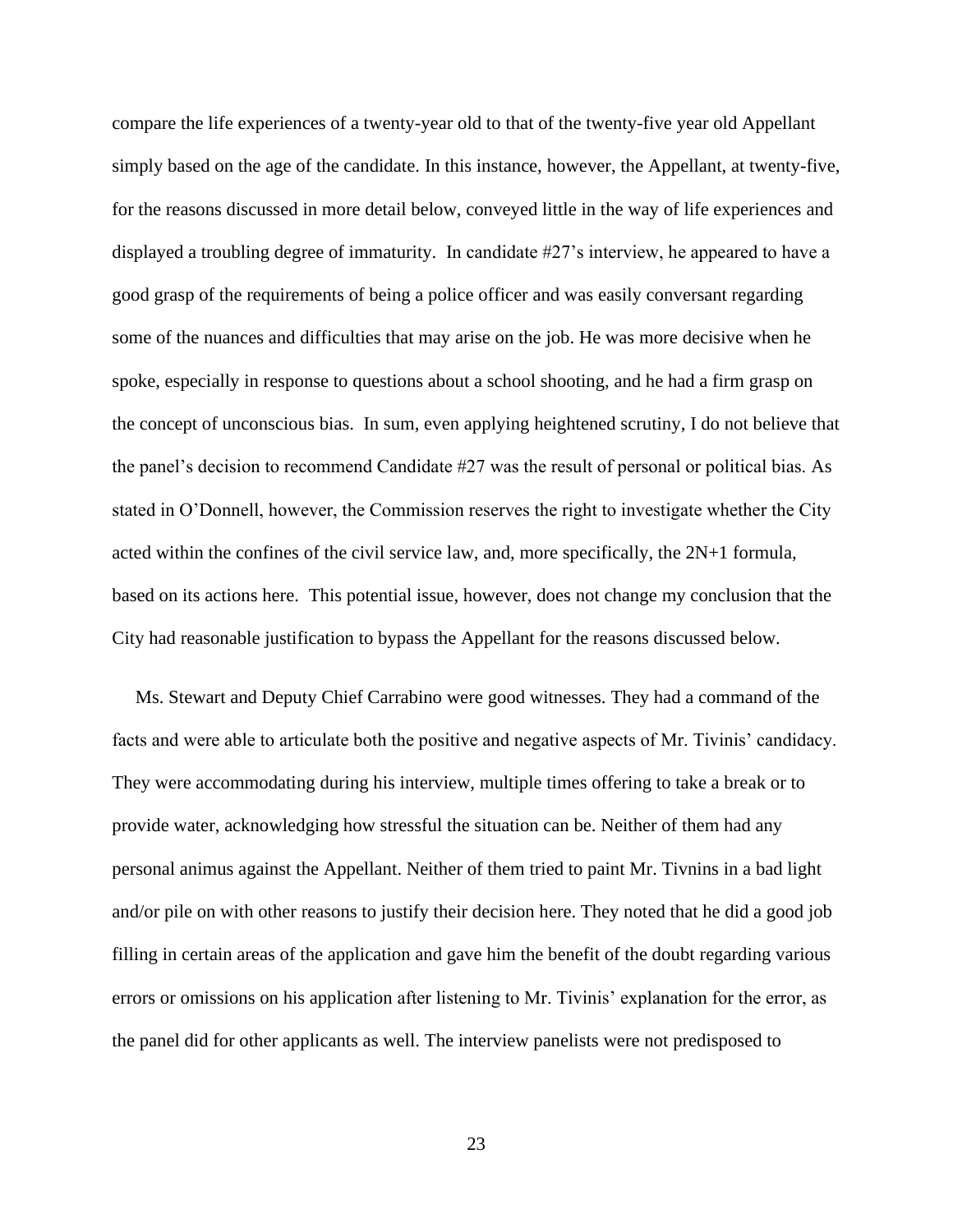bypassing Mr. Tivinis nor did they develop any animus or bias against Mr. Tivinis that factored into their decision to bypass him for appointment.

 Rather, the panelists testified credibly that they had serious concerns regarding many answers that Mr. Tivinis provided to numerous questions, including questions involving his lifeexperiences, his financial independence/history, and hypothetical questions meant to assess whether Mr. Tivinis fully appreciated the realistic roles and responsibilities of police officers. Mr. Tivinis' interview raised serious concerns about his maturity level as it relates to his overall suitability for the position of police officer. Mr. Tivinis is a twenty-five (25) year old man who is clearly devoted to his family. He obviously strives to make his father proud and is a devoted son who took care of his mother during a very trying time in her life and his. The interview panel acknowledged these truths. Mr. Tivinis graduated from high school in 2013 and has only ever worked at his father's business for roughly ten (10) hours per week, on average. He does not get paid for his time at the autobody shop. Since he does not get paid, he has never filed tax returns. At twenty-five (25), he has never held a full-time job and has never adhered to a set schedule.

 In his interview and application, he admits to working only ten (10) hours per week on average, yet his girlfriend told the investigator that he is a "workaholic" and another friend stated that he works every day, sometimes on Saturdays, and that he works twelve (12) hour days. The panel asked about this inconsistency and Mr. Tivinis struggled to account for his time and noted that much of his time at the autobody shop is devoted to working on his own snowmobile and dirt bikes. Mr. Tivinis has never managed his own finances; his father puts money on his debit card or his mother personally goes to the bank and puts money into his account and he uses that money to pay his credit card bills. At the time of the February 2020 interview, Mr. Tivinis did not pay for his own rent, utilities, health insurance, streaming television, or car insurance. The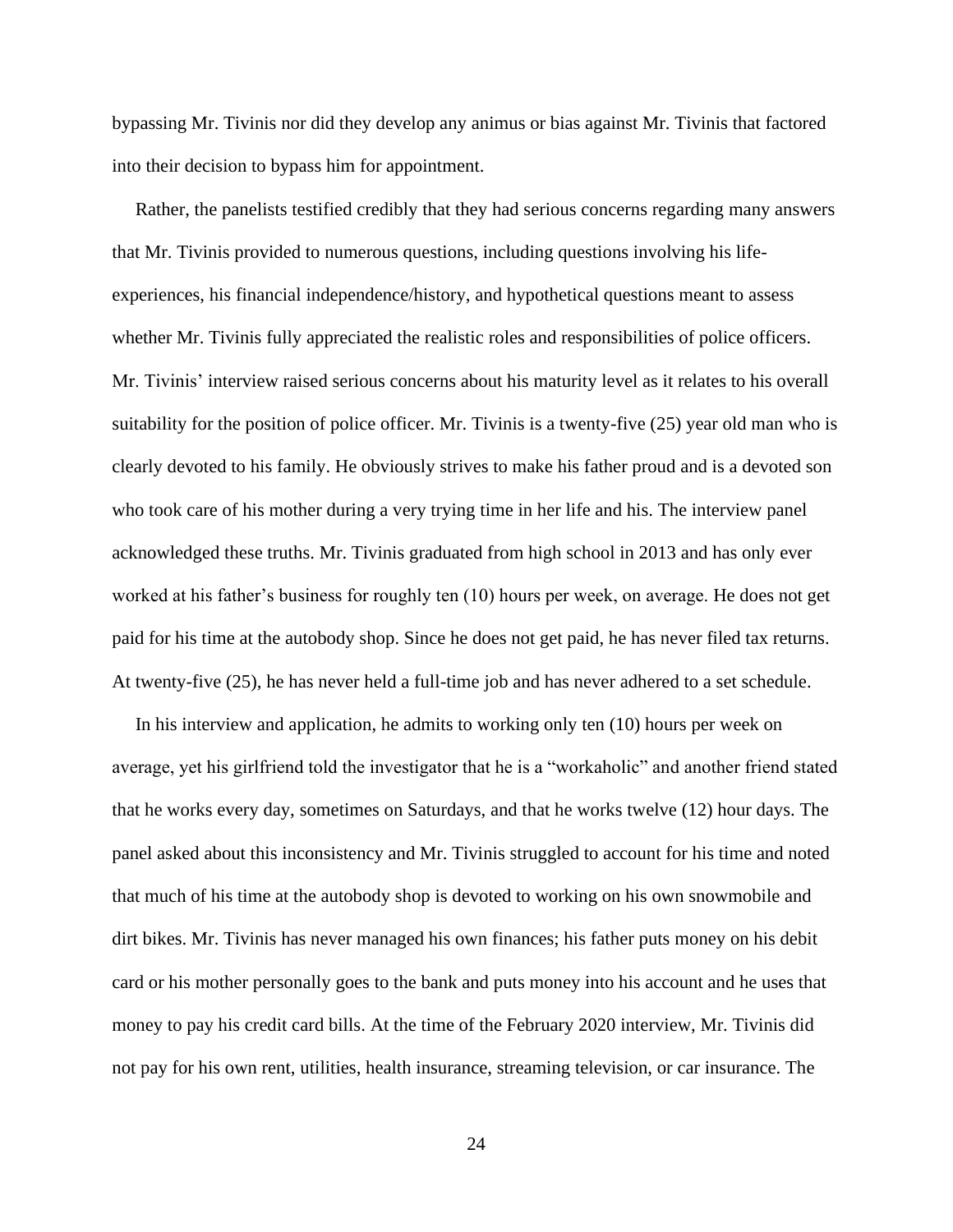interview panel was concerned with the Appellant's employment history and financial history because, to them, it indicated a lack of maturity and life experience. This was a reasonable concern since police officers are required to adhere to a strict schedule, to report for duty on time, to work long hours, to keep detailed paperwork, and to report to superiors that are not family members.

 Mr. Tivinis has applied for the difficult position of police officer. When asked why he wanted to be a police officer and what his understanding of the roles and responsibilities of an officer are, the Appellant indicated repeatedly that he wanted to be a hero and that he wanted to make people happy. The panel was not impressed with Mr. Tivinis' response and thought some of his interview responses portrayed an unrealistic view of policing. He referenced officers being on the news, or going viral, for helping people. The panel did not believe Mr. Tivinis had a realistic understanding of the job since being a police officer is often a difficult job where your actions make other people very unhappy. An officer is not seen as a hero on most days and one often encounters other people on their worst days. The panel felt this response was superficial and lacked any insight into the job requirements. The panel felt this response would be something a twelve-year old may give.

 Although the answer to "why do you want to be a police officer" question itself was not the sole reason for bypass, it set the stage for Mr. Tivinis' additional responses to more detailed questions regarding (1) how he had showed leadership in the past by gaining the cooperation of a group and (2) how he has handled a confrontation in the past. When asked of a time where he was able to gain the cooperation of a group that he had little to no authority over, Mr. Tivinis was unable to provide a specific instance of when he gained cooperation of a group. He was vague with his response, referring to "school groups" in general. His response lacked any detail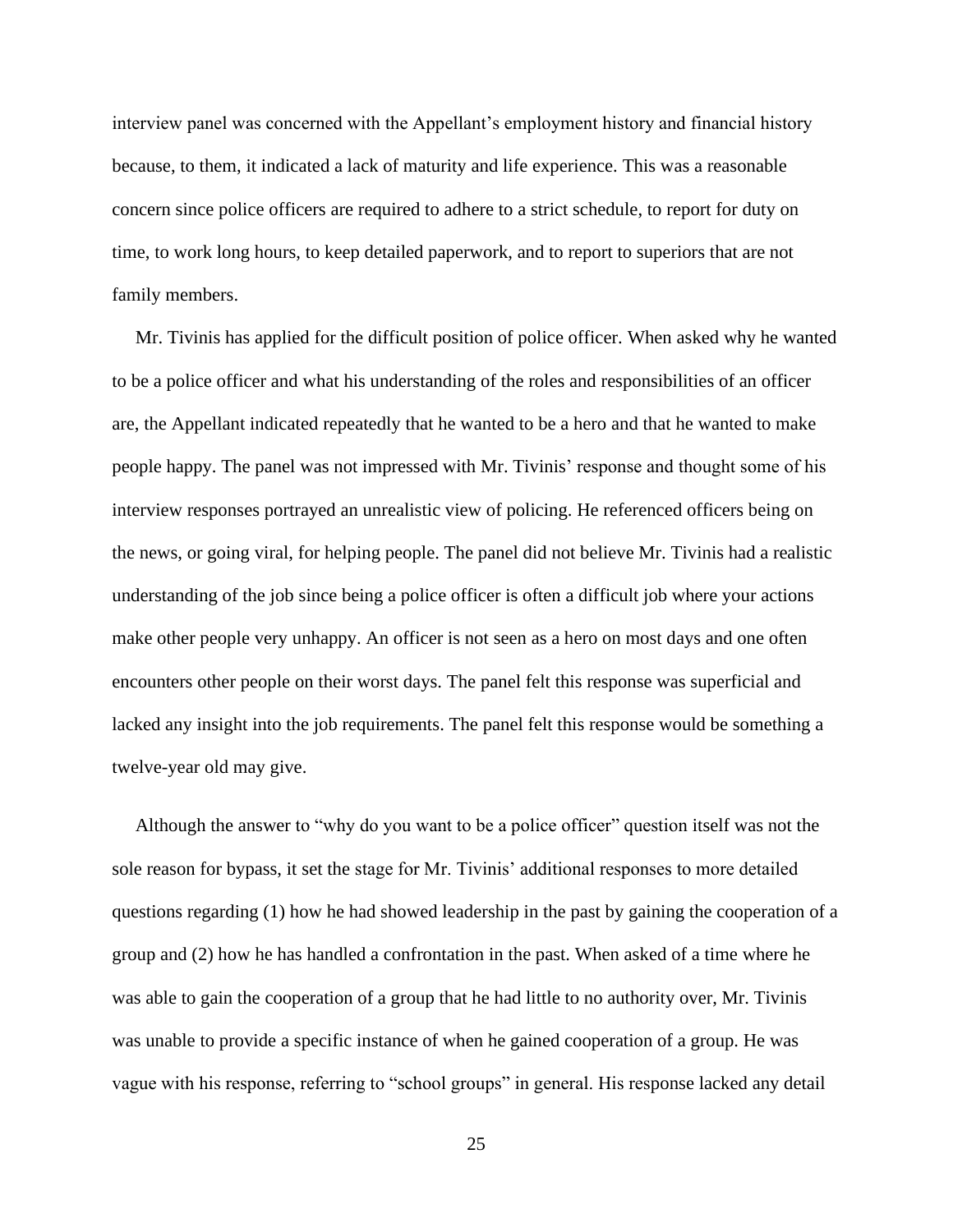as to what class the groups met for, what the purpose of the groups were, or what the groups' project or goals were. He concluded his answer, devoid of any details, by saying that he felt he was effective in the situation and the group felt he had good ideas, that he helped the group and the group helped him. Additionally, Mr. Tivinis was asked to describe a time he was involved in a confrontation and what steps he took to remedy the situation. Mr. Tivinis described an incident at his father's autobody shop with an angry customer whose engine had blown out. Mr. Tivinis indicated to the interview panel that he spoke calmly to the customer to try to calm him down and stop screaming. Mr. Tivinis' description of the incident, which included his father as a key player in the scenario, did not satisfy the interview panel that Mr. Tivinis himself was the person who rectified the situation. To the panel, it appeared that his father was likely more involved in coming up with a solution with the customer than Mr. Tivinis himself. While Mr. Tivinis' response to these questions, standing alone, may not be a valid reason for bypass alone, I credit the City's witness testimony that they were not strong responses as compared to other candidates who bypassed him.

 When discussing Mr. Tivinis' educational history during the interview, Mr. Tivinis indicated that he had been suspended from school for an altercation with another student. He had included this information is his application as well, which the panel appreciated. When asked a follow up question about other disciplinary actions in high school, Mr. Tivinis indicated that he was punished with detention for being late to school. His high school records confirmed disciplinary action and that he had 39 instances of tardiness and 102 absences. The panel was not concerned with the high school discipline itself. For this Appellant and all other candidates, the panel acknowledged that it is not uncommon for candidates to have had discipline in high school. What concerned the panel was Mr. Tivinis' attitude towards the discipline he received and his apparent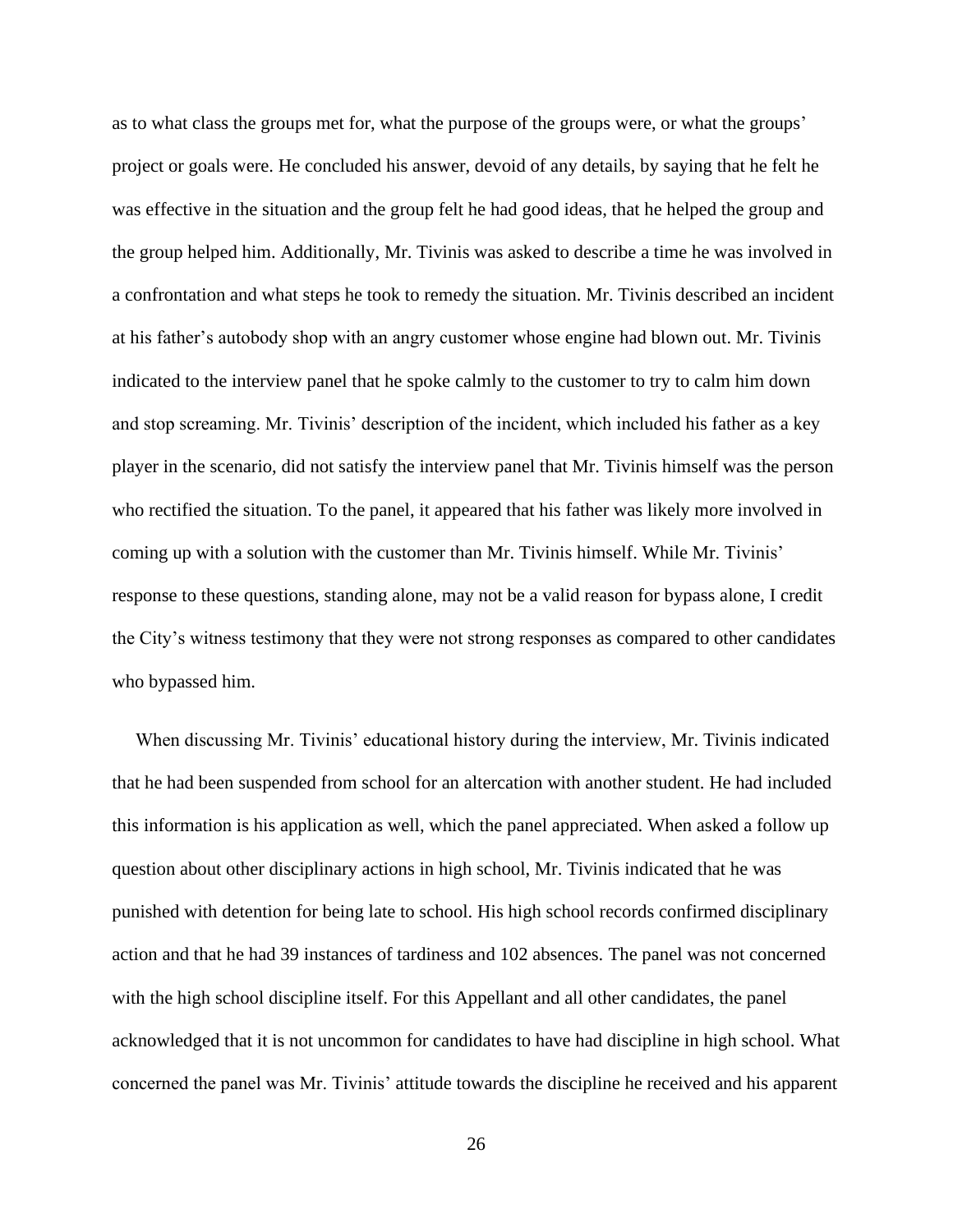failure to learn from those instances of discipline, even to this day. Mr. Tivinis was punished by having to pick up trash in the cafeteria and often chose not to follow an order to pick up trash during lunch, because his father told him he should not do it as the school district pays janitors for that. He rationalized his decision to disobey an order because other students chose not to do it. This response was justifiably concerning to the panel. A police department is a paramilitary organization and officers may be given orders with which they do not agree, orders that will likely put their lives on the line, yet they will be expected to follow those orders.

 In that same vein of willingness to respond to orders, Mr. Tivinis was asked about a hypothetical school shooting scenario in which candidates are asked how they would respond if ordered to go into a school during an active shooting, complete with gunfire heard in the background, even if the requisite number of officers had not arrived on the scene per an outdated department policy. The City's witnesses acknowledge that this is a difficult question, meant to make the candidate think through the answer and ask any questions. All candidates who were ranked below Mr. Tivinis on the certification list and given conditional offers immediately stated they would go into the building as ordered by their superior officer. Two candidates noted that they would discuss any issues they had after the emergency situation was over. Unlike those candidates who bypassed him for appointment, Mr. Tivinis unequivocally stated that if the policy says wait, he would tell his supervisor to wait. He repeated several times that he would tell the supervisor that they should wait. Carrabino pressed him further and stressed to Mr. Tivinis that he was there with him, his supervisor, and again, Mr. Tivinis said that they should wait. Finally, Carrabino said, "It's me" – practically telegraphing to Mr. Tivinis to realize that he should indicate that he would go inside the school. Finally, Mr. Tivinis stated that he would go in. Deputy Chief Carrabino wanted "to see if a candidate can put life first." The panel felt Mr.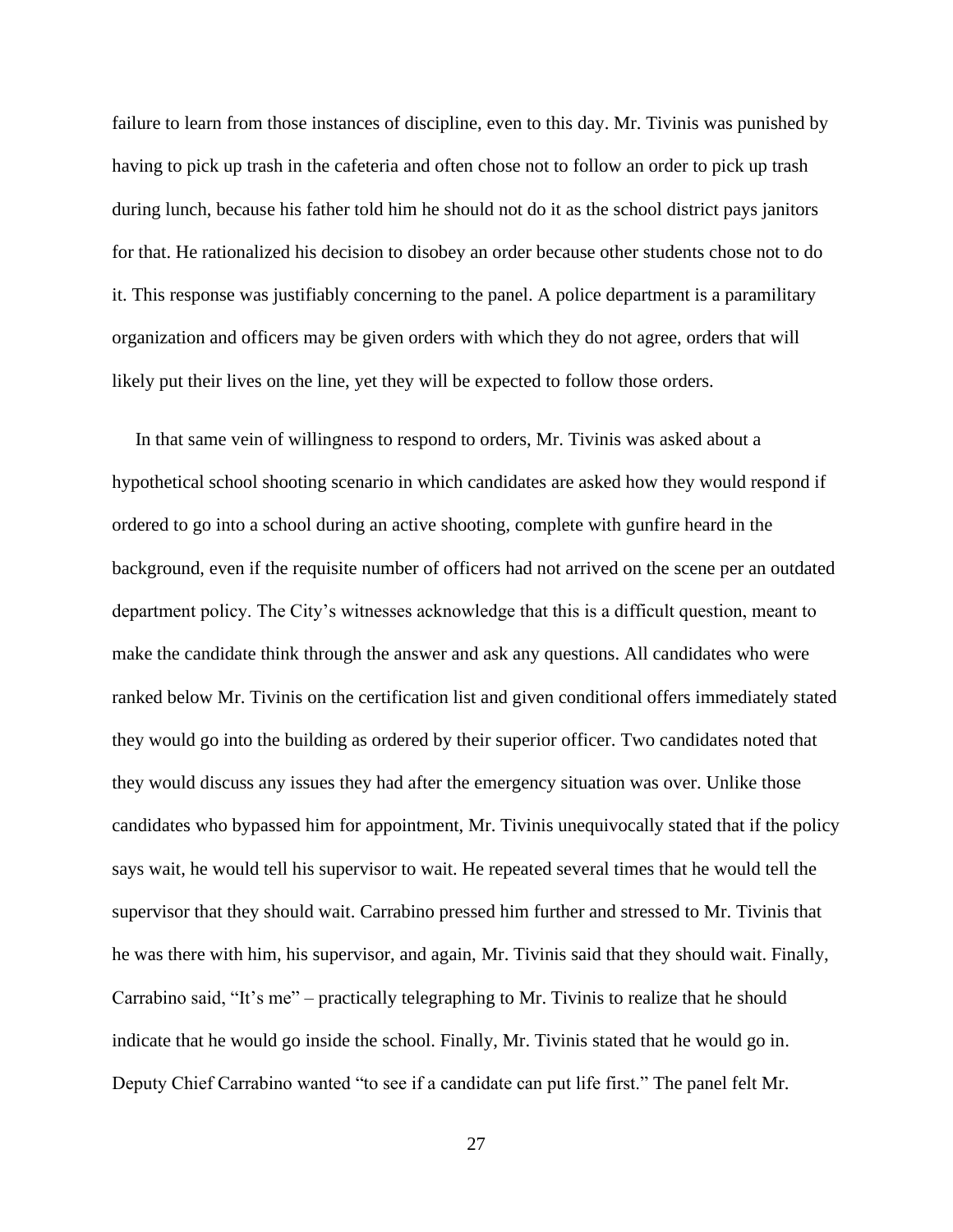Tivinis' response indicated a lack of maturity and indecisiveness since the panel had to go through the scenario multiple times.

 The final interview question that caused the City concern was Mr. Tivinis' response to the question about unconscious bias in law enforcement. Mr. Tivinis did not know what the definition of unconscious bias was. Even after the term was defined, Mr. Tivinis clearly did not know what the term meant, as evidenced by his answer. Each candidate was asked this question, and many (not all) needed to be given a definition of the term. This was not held against the candidates; however, where Mr. Tivinis differed from the selected candidates is that, once given the definition, he could not respond appropriately. In the estimation of the panel, all candidates who bypassed Mr. Tivinis were able to coherently, thoughtfully, and informatively respond to this question; most were able to expound on ways to try to combat unconscious bias, as well. Deputy Chief Carrabino testified that he felt this was the most pressing issue police officers face today. It is a reasonable concern for the City that Mr. Tivinis was unaware of the concept of unconscious bias and was unable to grasp it even after it was explained to him. It is perfectly reasonable for a police department to expect a candidate to be able to, at the very least, minimally reflect upon this issue. Mr. Tivinis was wholly unable to discuss this issue.

 Police departments and other public safety agencies are properly entitled to, and often do, conduct interviews of potential candidates as part of the hiring process. In an appropriate case, a properly documented poor interview may justify bypassing a candidate for a more qualified one. Connor v. Andover Police Department, Case Number G2-16-159 (2017), citing, Dorney v. Wakefield Police Dep't., 29 MCSR 405 (2016; Cardona v. City of Holyoke, 28 MCSR 365 (2015). Some degree of subjectivity is inherent and permissible in any interview procedure, but care must be taken to preserve a "level playing field" and "protect candidates from arbitrary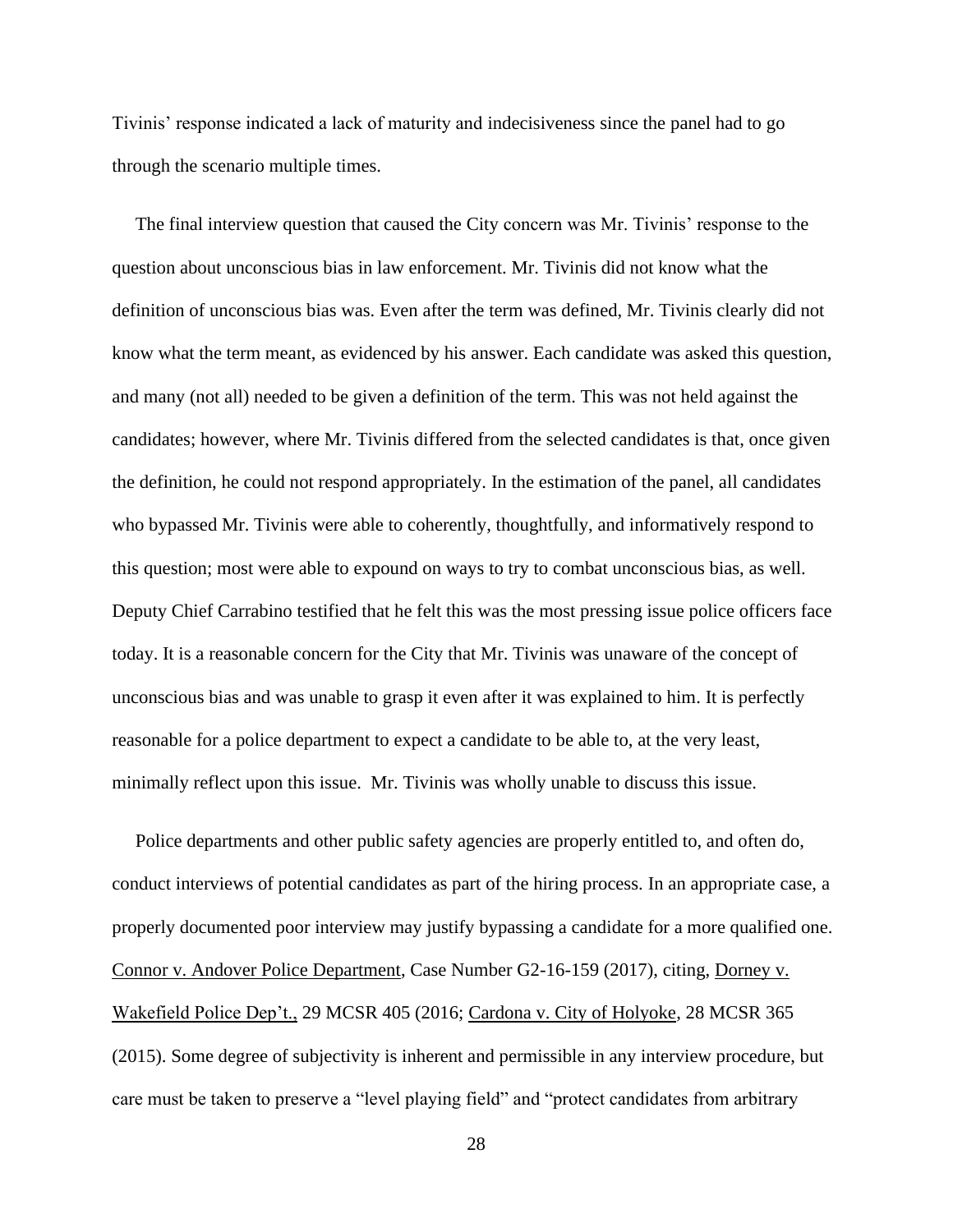action and undue subjectivity on the part of the interviewers." Flynn v. Civil Service Comm'n, 15 Mass.App.Ct. 206, rev.den., 388 Mass.1105 (1983).

 In his brief, the Appellant argues that the interview process failed to provide the necessary level of protection against arbitrary action and undue subjectivity that the Commission requires, further claiming that the decision was predetermined. The Appellant argues that the choice of the interview panelists, alone, raises substantial doubt as to the City's concern for creating a truly objective process. I disagree. The first interview panelist is a twenty (20) year veteran of the Somerville Police Department and has been the Deputy Chief of the Department for six (6) years. He has held many position in the Department, including but not limited to patrol officer, detective, head of the domestic violence and gang units, liaison to the Mayor, commander, and Captain in charge of half the patrol operations in the City. He has taken part in previous hiring interview panels in previous hiring cycles. He is well versed in the hiring process. His experience in the field, his leadership roles, and his rise to Deputy Chief makes him a reasonable choice to judge an applicant for the role of police officer for the City he serves. Nancy Bacci, the Deputy Director of Health and Human Services for the City, was the second interview panelist. Although she did not testify at the hearing of this matter, she had been involved in prior interviews and prior hiring cycles several times in the past. She works closely with the police department in her role with the City; and based on the multitude of interviews reviewed, Ms. Bacci had command of the process and subject matter and came across as an impartial, informed interviewer.

 Additionally, Skye Stewart, the final interview panelist, is a reasonable choice to sit for the interview panel and judge the viability of a candidate for the position of police officer. Although she has never been a law enforcement officer, she worked in the City's SomerStat office from 2011-2016, first as an analyst, then as the budget manager, and finally as its Director in 2014.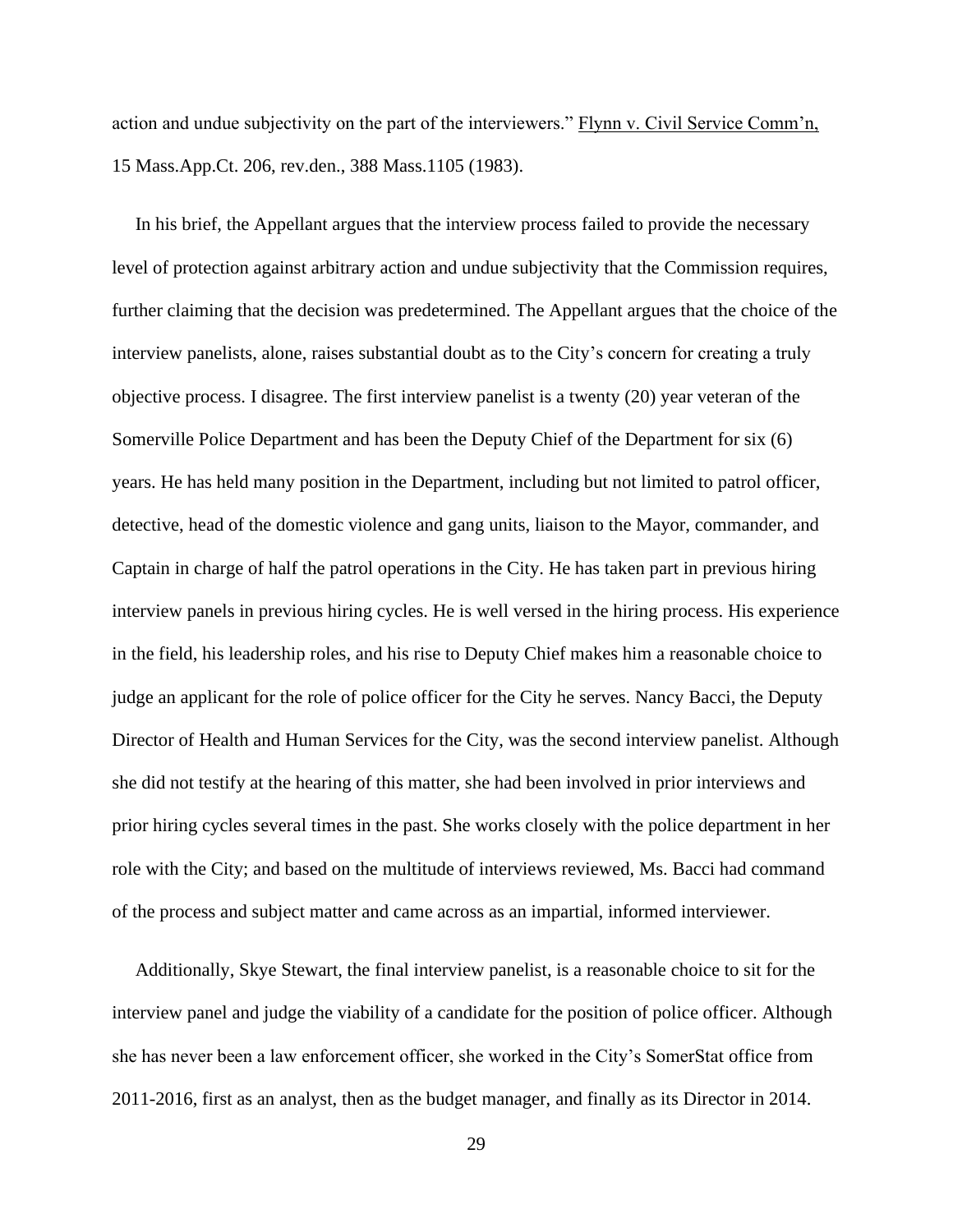She has vast experience in senior level hiring for directors of various Departments, other City employees, and her own staff. She had been the Chief of Staff to the Mayor of Somerville from 2016-2019, and in this role as senior advisor to the Mayor, she was the direct liaison for different department heads including, among others, the public safety department and the HR director, with whom she had worked closely with on hiring and collective bargaining issues. She was the supervisor of the Chief of Police.<sup>12</sup> Ms. Stewart wrote the bypass letters for this hiring round and provided those letters to the current-Chief of Staff for the Mayor. Those letters were presented by the Chief of Staff to the Mayor for his review. Ms. Stewart was notified the following day that the Mayor supported the letters and she was told to proceed.

 Every interview was audio recorded. The Appellant was afforded a two hour and three minute (2.03) interview, and all of the finalist interviews have been reviewed in their entirety. The Appellant was asked multiple times if he needed to take a break, to use the restroom, or to have some water. The interviewers also acknowledged to the Appellant more than once how stressful the situation can be, sitting in front of three people asking questions and taking notes. The interviewers did not score each individual question, or rank the candidates; however, every candidate was asked the same exact questions. Each candidate was given the opportunity to go through every page of their applications as well as well as partake in a lengthy discussion about what their background investigation revealed. Within the application, the interviewers pointed out when information was incomplete or missing with every candidate. Most candidates had

 $12$  Appellant argues that Ms. Stewart would only look to the Deputy Chief as her point of reference with regards to police procedure questions during the interviews, most specifically, the school shooter question. In her role as Chief of Staff, she had been involved in many discussions with the Department's command staff regarding the protocols for school lockdown drills and was well aware of the City's policies on the matter. The Deputy Chief, in the interview, was not her only point of reference.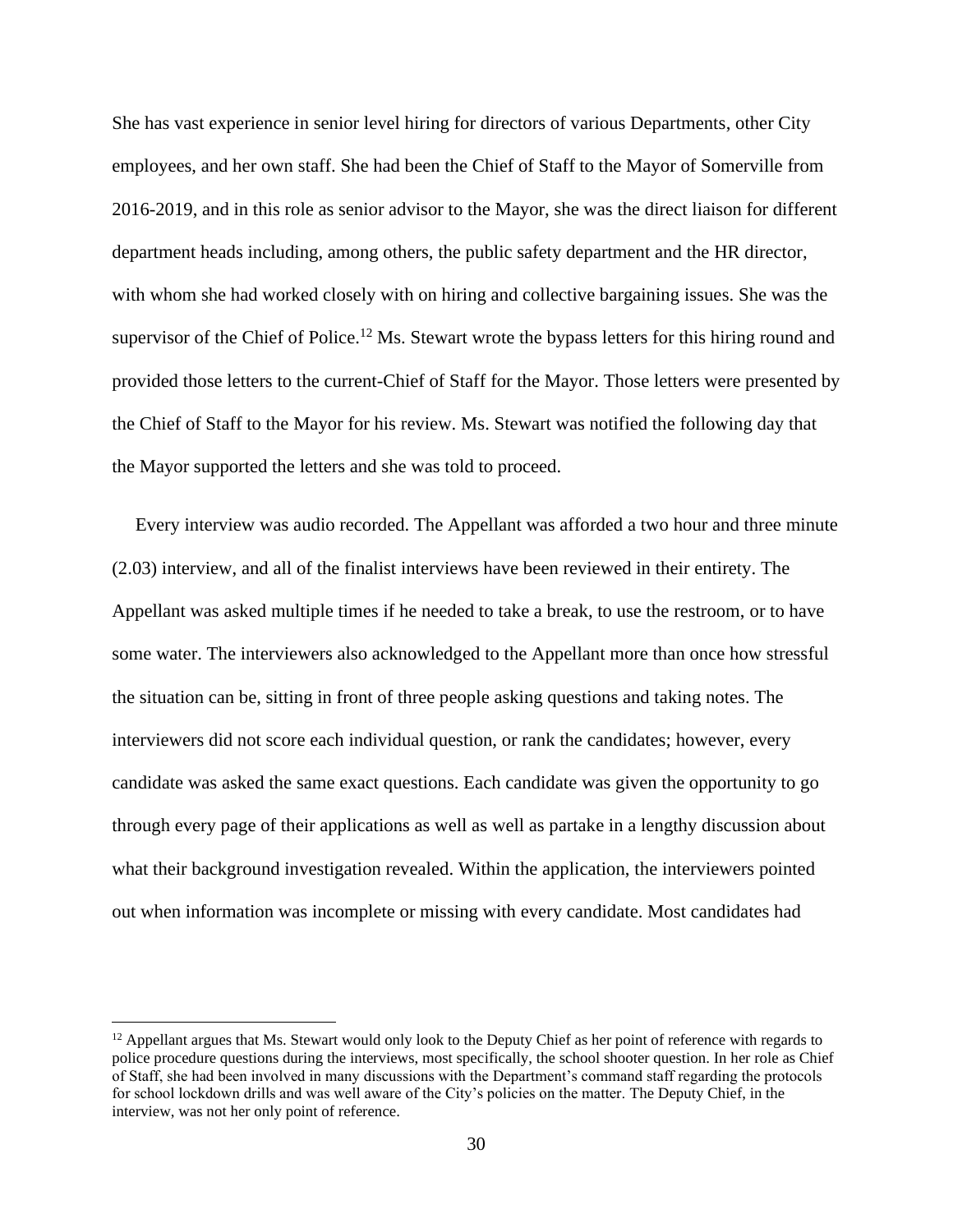some part of their application that was incomplete or missing key information, although some candidates were praised for the work they did on the application.

 The interview panelists concluded that the Appellant's answers to many interview questions, taken on their own but most especially taken as a whole, showed a distinct lack of maturity, a lack of life experience, and a lack of awareness of current police issues necessary for the role of police officer, as compared to the other seven (7) candidates to whom chose to make a conditional offer. Here, the evidence does not show any impermissible motivations by the decision-makers; the Appointing Authority maintains the discretion to assess how much weight is given to problematic answers by candidates.

 In his brief, the Appellant lists certain items from various candidates' applications, without giving context to the information. From the evidence presented, the City compiled a lengthy application from every candidate, has undertaken a background investigation on each candidate, and has afforded each candidate a lengthy interview to discuss it all. The panel then discussed each candidate at length and came to a conclusion, either giving a candidate a conditional offer or bypassing the candidate. For instance, the Appellant claims that Candidate #17 on the Certification "lacked any employment after high school graduation for five years," likely in an effort to compare him to Mr. Tivinis. Although the candidate did not list all of the jobs he has held on the *application*, the *interview* of Candidate 17 revealed that he failed to list employment at four prior jobs – one such job began immediately after graduating from high school in 2000, which he held for four years, from 2000-2004, at Aldo Shoes. The panel was concerned that he did not list all employment history. The candidate explained that he did not think it was relevant to his career because it was so long ago and part time. This candidate was thirty- eight (38) years old at the time of the interview and was a divorced father of an eleven-year old girl. He had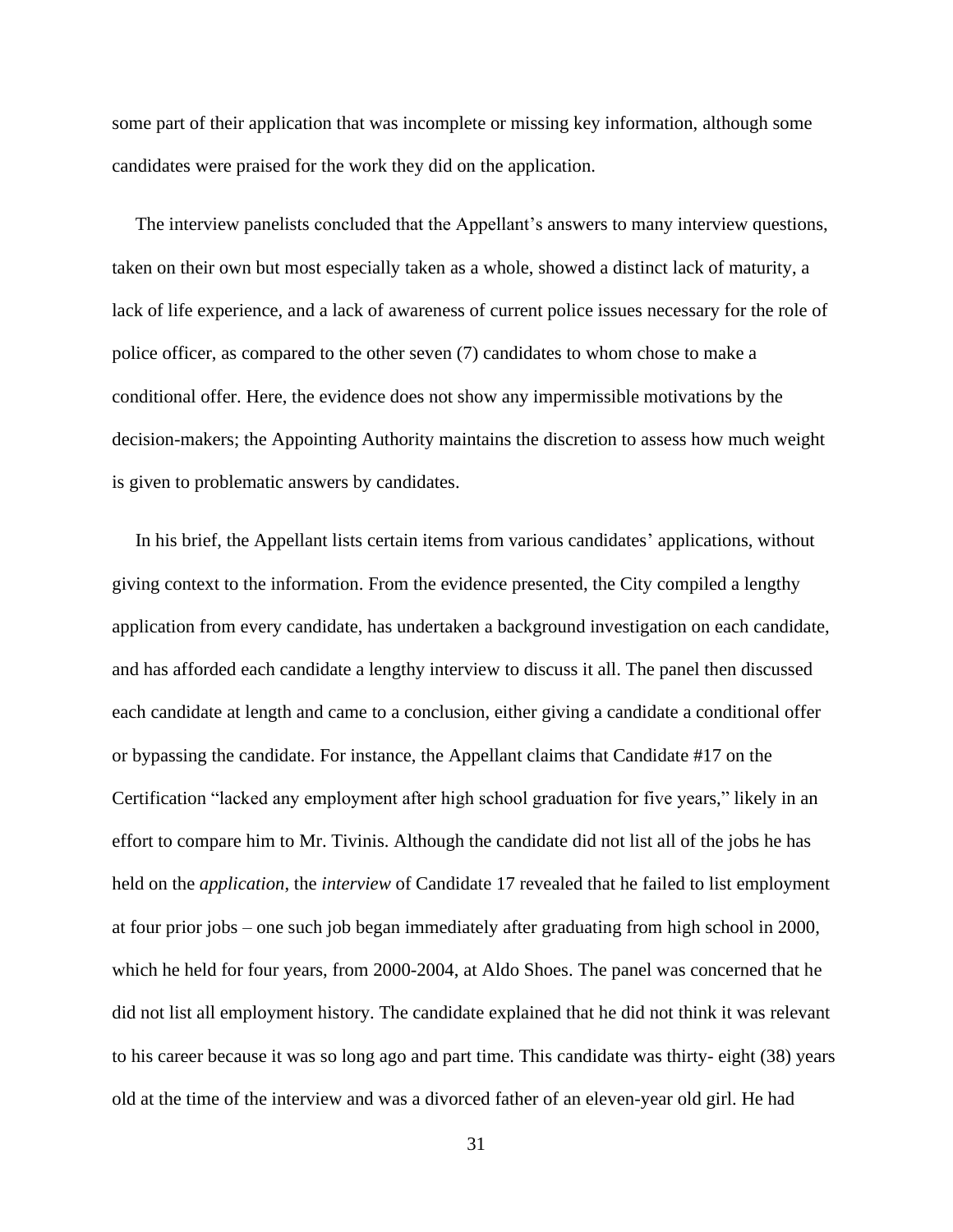worked since high school has been employed as a branch manager for the same company for years, working fifty (50) hours per week on average, often travelling to and from Canada as part of his work responsibilities. After a review of all of the comprehensive information relative to this candidate, I do not find Candidate 17's work experience or life experience to be comparable to the Appellants.

 The Appellant also points to Candidate #31 on the certification as evidence of bias in the hiring process, noting that this candidate is twenty-one (21) years old, is friendly with Candidate 27, still lived at home with his parents while he currently attends college, and had little work experience. In reviewing this candidate's lengthy application, his background investigation, and his interview, the City determined that this candidate was a better choice for the position than the Appellant, even given the age gap. This candidate attends college and is majoring in criminal justice. He has held a part-time job as a supervisor with Somerville Recreation and a desk job at a gym. In his interview, he was able to articulate what unconscious bias is and opined on ways to combat it. He was decisive in his decision to enter the school with his supervisor in the hypothetical school shooting. He was well spoken and had a firm grasp on the questions that were asked of him and was able to articulate his experiences at work in a supervisory role and his experiences as a leader in athletics. Additionally, he better handled the questions relative to (1) a confrontation he was involved in and how he remedied the situation and (2) a time where he had to gain the cooperation of a group he had no authority over.

 The Appellant also points to one part of Candidate 31's answer to a question about two current issues facing law enforcement. Candidate 31 indicated that (1) excessive use of force and (2) racial profiling are two current issues. The Appellant argued that Candidate 31 stated that excessive force is just a "misunderstanding by the community." That, however, was not the end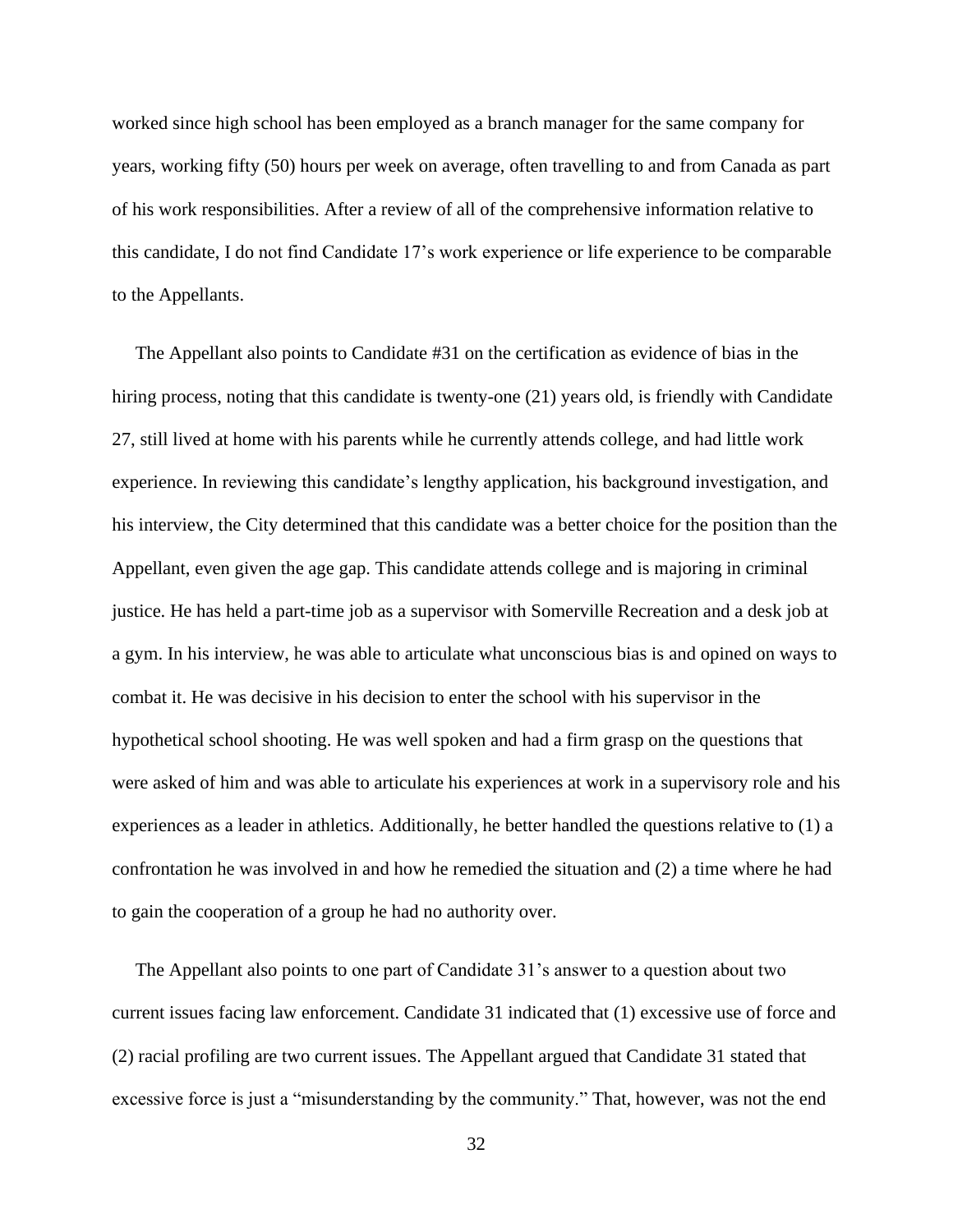of Candidate 31's response. When asked about this answer on cross-examination, Skye Stewart noted that "the tape better explains it than my notes" and "listen to the tape – it's not necessarily what he is saying." Based on a review of Candidate 31's full interview, within that response about excessive use of force, Candidate 31 stated that it is "more just a misunderstanding by the community…. but there's definitely cases where it is blatantly clear that it is an excessive use of force ...." This response is more appropriate and nuanced than argued by the Appellant. Candidate 31 did not appear to be advocating for excessive use of force, acknowledging that there are blatantly clear cases of excessive force.

 In summary, the Appellant is a good person who performed poorly during a lengthy interview, particularly on some questions the interview panelists gave great weight to. Ultimately, his poor performance throughout many facets of the interview caused the interview panel to conclude that the City would be taking too much of a risk in granting him a conditional offer of employment at time. Nothing in this decision, however, should be construed as permanently disqualifying the Appellant from consideration as a Somerville police officer. The Appellant has ample time to improve this interview skills, learn more about the challenges facing the modern police force and show the City that he has the maturity and steadfastness to be issued a badge and all of the responsibilities that go with that. I would encourage him to do so.

### *Conclusion*

 For all of the above reasons, the Appellant's appeal under Docket No. G1-20-045 is hereby *denied*.